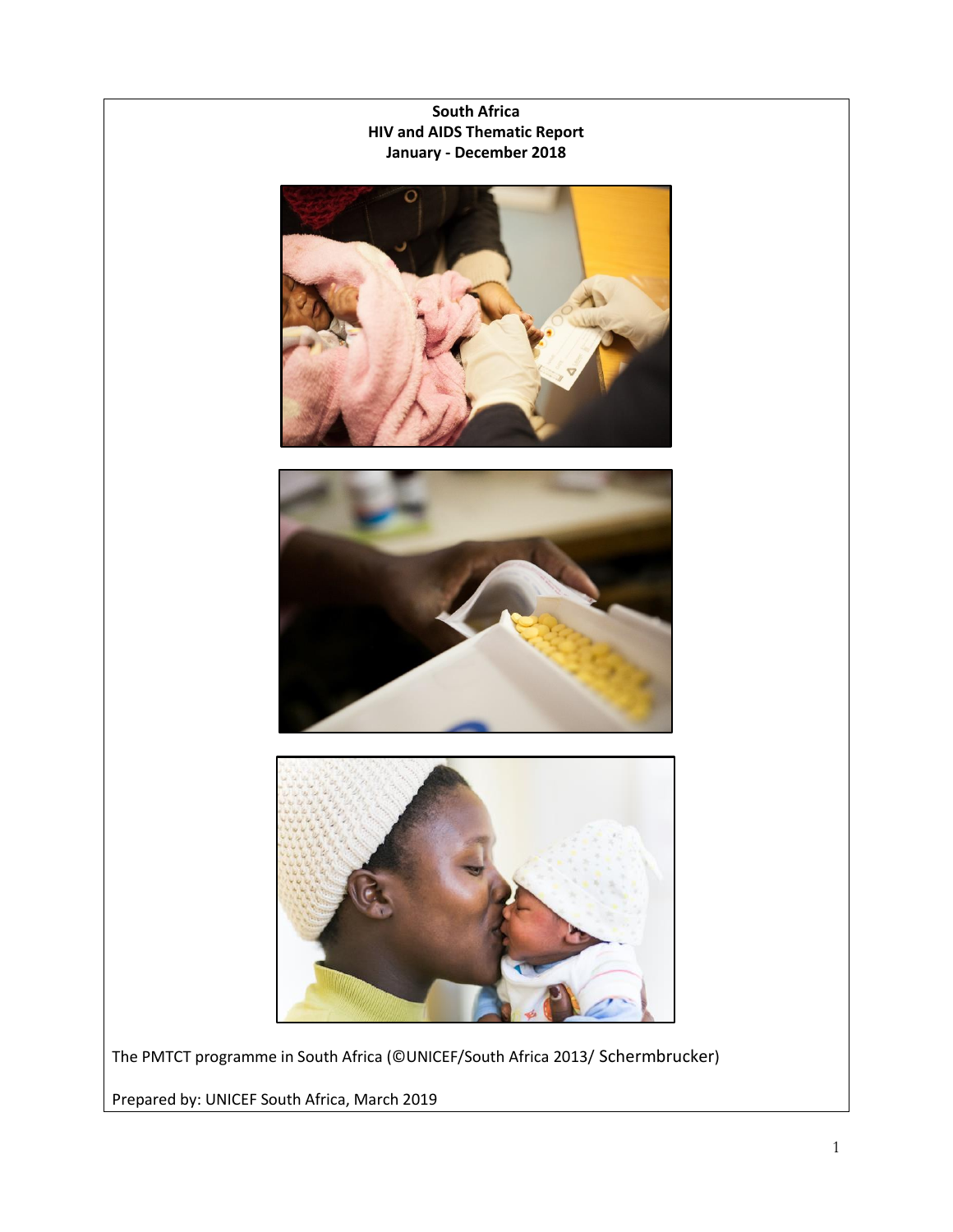# <span id="page-1-0"></span>1. Table of Contents

| 9. ANNEXES: HUMAN INTEREST STORIES AND DONOR FEEDBACK FORM  20 |  |
|----------------------------------------------------------------|--|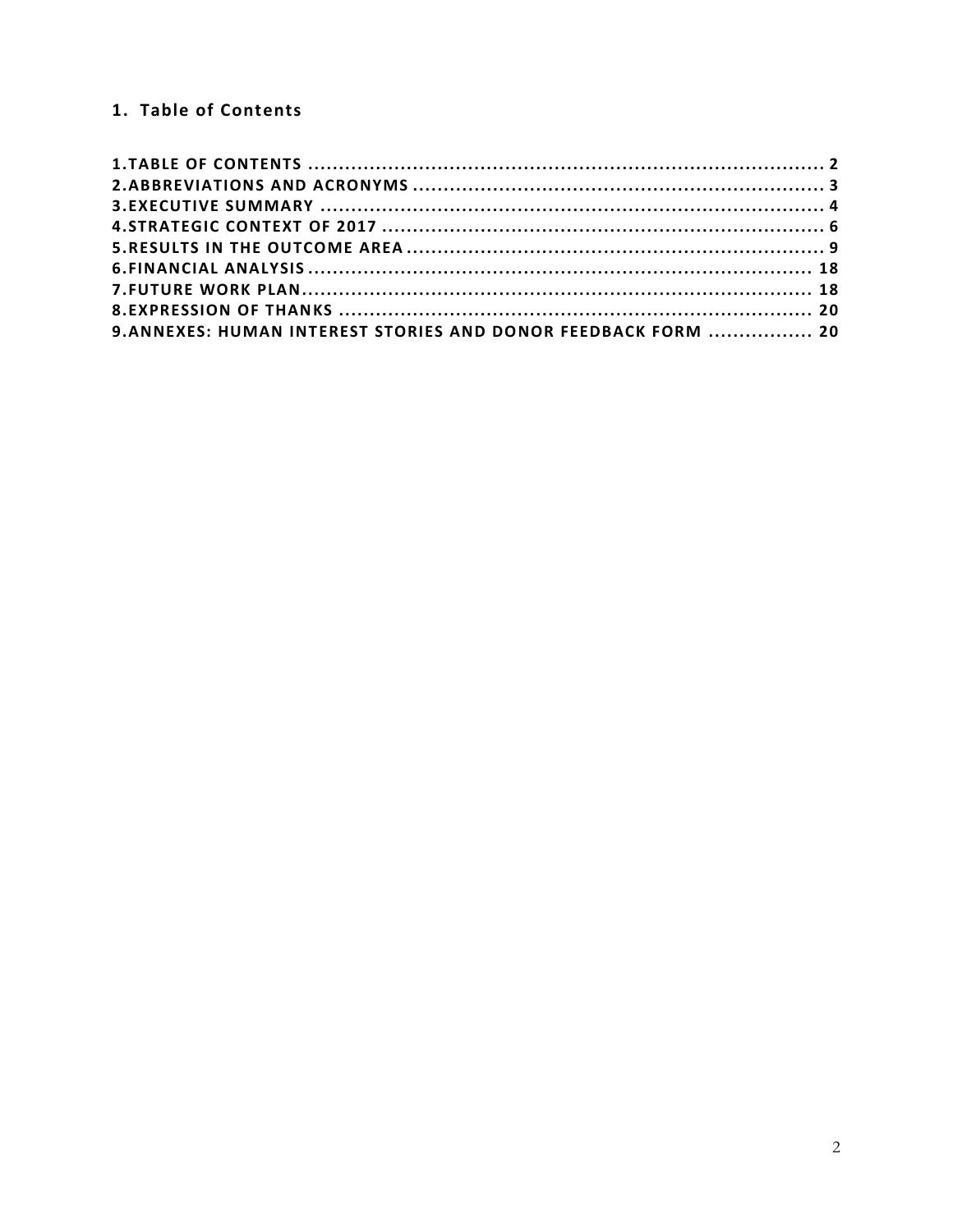### <span id="page-2-0"></span>**2. Abbreviations and Acronyms**

- AGYW Adolescent Girls and Young Women
- ART Antiretroviral Treatment
- CPD Country Programme Document
- CPT Cotrimoxazole Preventive Therapy
- DHIS District Health Information System
- DHP District Health Plan
- DIP district implementation plan
- ECD Early Childhood Development
- EID Early Infant Diagnosis
- EMTCT Elimination of Mother to child Transmission of HIV
- HSRC Human Sciences Research Council
- MDGs Millennium Development Goals
- MNCH Maternal, Neonatal and Child Health
- NDOH National Department of Health
- NGO Non-Governmental organisation
- NHLS National Health Laboratory System
- NSP National Strategic Plan
- PCR Polymerase Chain Reaction
- PEPFAR The United States President's Emergency Plan for AIDS Relief
- PHC Primary Health Care
- UN United Nations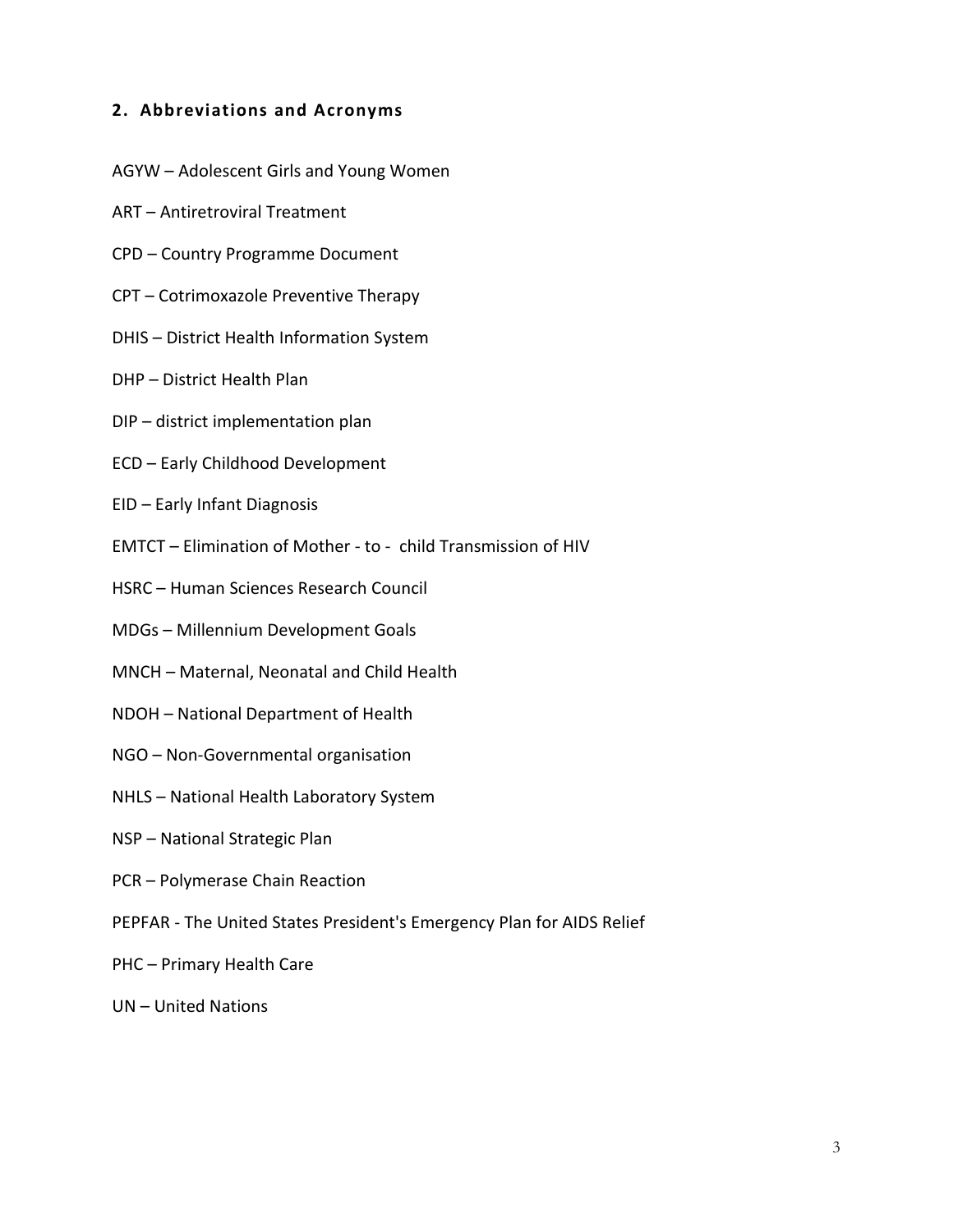#### <span id="page-3-0"></span>**3. Executive Summary**

The UNICEF South HIV and AIDS focus area under the Country Programme 2013 -2017 (extended to 2020) was part of the broader umbrella under the Young Child Survival and Development programme component result which strategic focus was to support national efforts to improve access to and the quality of proven high impact maternal, neonatal and child health and nutrition interventions including HIV and AIDS, seizing the opportunity provided by Government's renewed commitment to the primary health care (PHC) and decentralised approach. The specific strategic focus in the area of HIV and AIDS under the current country programme period was to reduce new HIV infections in children and keep their mothers alive and healthy, improving and accelerating early infant diagnosis of HIV and integrating HIV treatment, care and support for children and adolescents, and supporting the infant feeding continuum – an area of great concern whereby increases in mother to child transmission have been shown during this vulnerable period in the life-course (between birth and 18 months) which requires strong support to mothers during this period.

In PMTCT and paediatric HIV care, UNICEF South Africa supported the government of South Africa to design, implement and monitor the elimination of Mother-to-Child transmission of HIV (EMTCT) action framework 2012-2015 and the last mile EMTCT plan 2016-2021. Through UNICEF interventions, the country made significant progress in achieving targets for EMTCT. These interventions include (1) support to improved data quality; (2) decentralised district- and facility-level micro-planning and monitoring; (3) innovations in tracking mothers and children in the prevention of mother to child transmission (PMTCT) cascade; and (4) support to PMTCT impact evaluation studies. According to the recent South African HIV estimates according to Thembisa 4.1 (used for South African estimates), the annual number of new HIV infections in infants declined from estimated approximately 58,000 in 2008 to 13,131 in 2018. The early (birth to 6 weeks) mother to child transmission of HIV rates were estimated to be less than one per cent in December 2017 (National Programme Reports). UNICEF South Africa also supported the government to design, implement and monitor the Blue Print for Action (BPA) and the 90 90 90 District Implementation Plans to accelerate HIV treatment access and uptake by children. UNICEF interventions included (1) support to district-level staff orientations, (2) action planning and regular data performance monitoring, which saw the population level coverage of ART in children living with HIV aged 0 -14 years increased from 37.4 per cent in 2012 to 53.1 per cent in 2018 (according to Thembisa 4.1).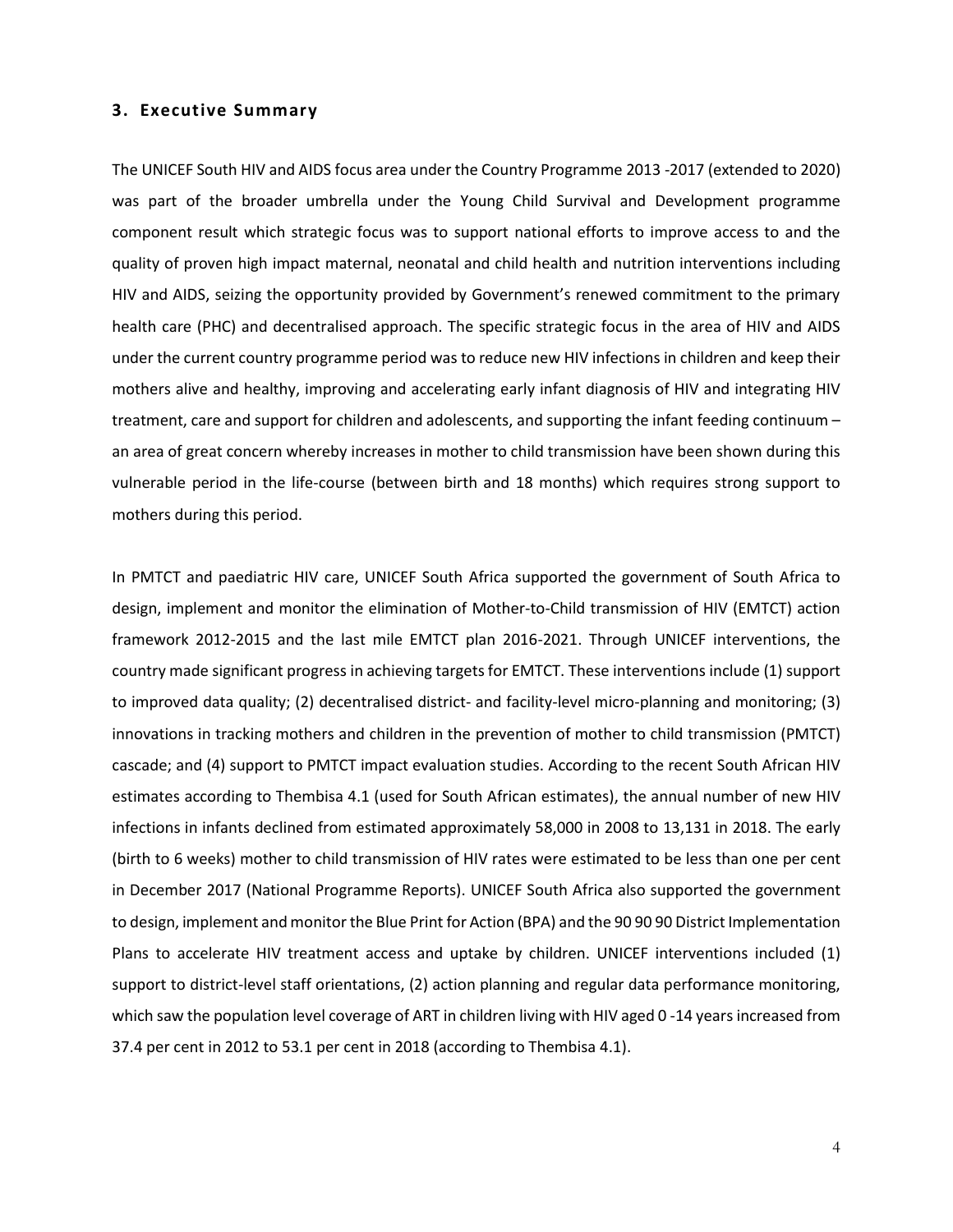However, there are still significant gaps that need to be addressed along the HIV cascade. According to the recent South African Joint UNAIDS HIV estimates released in July 20181, the annual number of new HIV infections in children aged 0–14 years declined from an estimated 62,000 in 2000 to 12,000 in 2016. UNICEF South Africa will continue to prioritize this result area in line with government of South Africa NDOH performance plan and also implement innovative high-impact interventions targeting high HIV transmission districts as well as high risk populations, such as pregnant and breastfeeding adolescents and young women.

In adolescent HIV care, UNICEF interventions included support to development of the adolescent and youth health policy, generation of adolescent age-disaggregated data and information through the Human Sciences Research Council (HSRC) led HIV Prevalence, Incidence and Behavioural survey and the District Health Survey (DHS) as well as technical support to generation of National HIV estimates (Spectrum and Thembisa estimates) which provided valuable information to guide the HIV response in the country including the development of the new National Strategic Plan (NSP) for HIV, TB and STIs (2017 -2022). While the overall HIV prevalence among young people has declined slightly from 7.6 per cent in 2012 to 7.4 per cent in 2018, according to Thembisa 4.1), incidence among youth declined by 17 per cent overall (HSRC 2018 report). However it was noted that adolescent girls and young women aged 15 -24 years continue to bear the brunt of the HIV epidemic with high numbers of new HIV infections estimated to be around 66,000 new infections among 15-24 year old girls and young women compared to the 22,000 new infections amongst their male counterparts (Dutch NatCom, Health Thematic SRC 2018 report).There is high teenage pregnancy (around 16% according to South African DHS 2016 report) which is directly linked to high HIV prevalence rates in pregnant women (28.2% according to South Africa's programme data for 2018, webDHIS March 2019) especially in girls and young women. In addition, it is also estimated that about 2,000 new HIV infections occur each week among adolescent girls and young women aged 15- 24 in South Africa.

The new UNICEF South Africa Country Programme that will commence in April 2020 will harness the gains in EMTCT and paediatric HIV outcomes and use the lessons learnt to advance the agenda and interventions for HIV prevention, treatment, care and support for adolescents and young people. This will be done in line with the government's 'She Conquers Campaign' package of interventions and targets; targeting high transmission district (focus for impact). UNICEF will achieve results through (a) facilitating coordination, referrals and linkages between different sectors responsible for adolescents and young

 $\overline{a}$ 

<sup>&</sup>lt;sup>1</sup> Spectrum and Thembisa models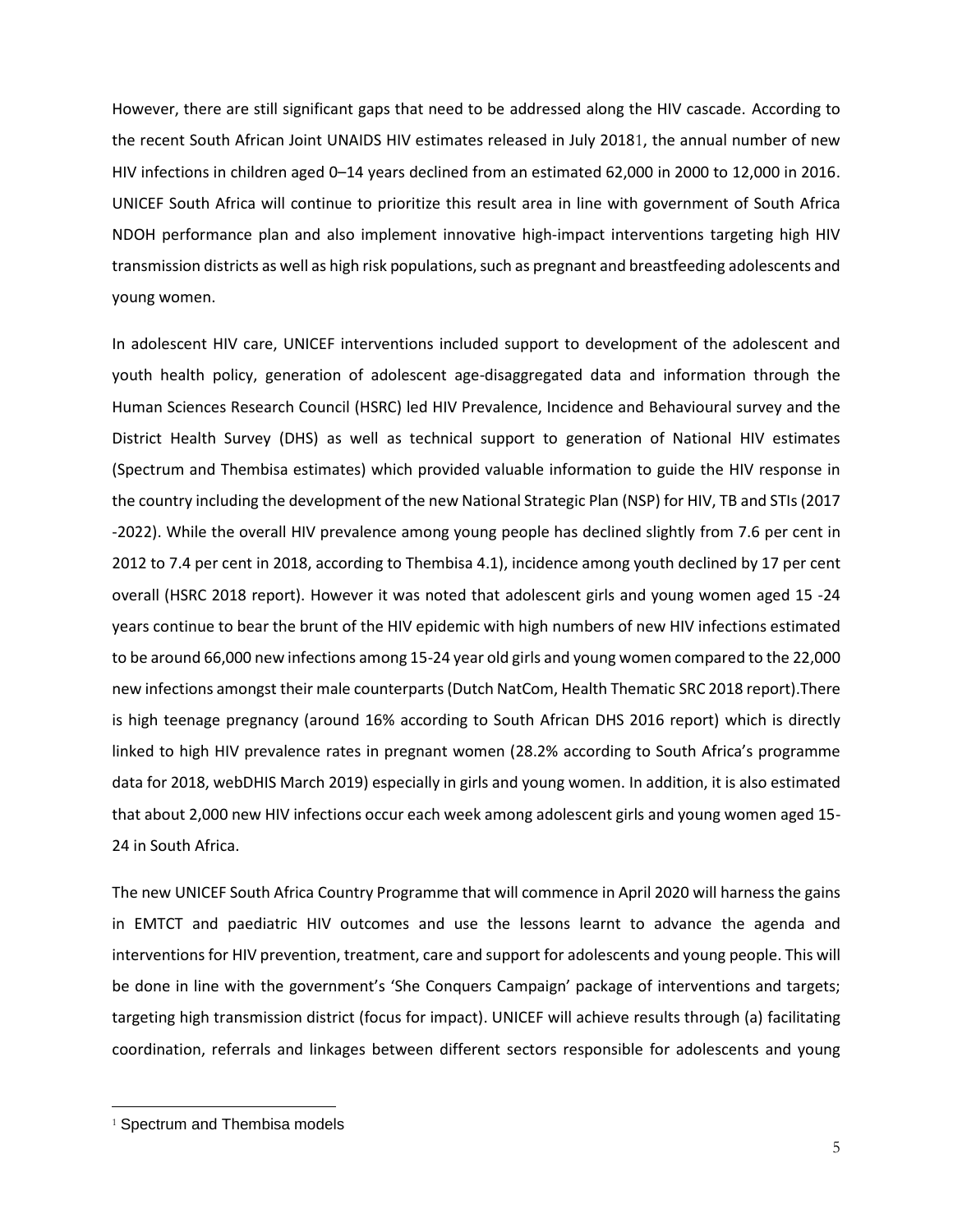people especially girls and young women (b) capacity building of relevant actors to deliver high impact and quality services and (c) social mobilisation and participation by engaging the civil society including young people.

#### <span id="page-5-0"></span>**4. Strategic Context of 2018**

South Africa, with largest HIV epidemic in the world with more than 7 million people living with HIV, has made significant progress in the HIV response. The country has scaled up its HIV treatment programme and has one of the largest antiretroviral treatment programmes globally with 4,356,935 adults and 155,443 children on treatment. The treatment programme is largely financed from its own domestic resources. The country now invests more than US\$1.5 billion annually to run its HIV and AIDS programmes, and this translates to approximately 80 per cent of the AIDS response being funded by the South African government.

The country continued to make good progress in achieving targets for reduction and elimination of mother to child transmission (MTCT) as outlined in the national last mile EMTCT plan. According to the recent South African HIV estimates released in July 2017, the coverage of ARVs for PMTCT was estimated be over 95 per cent; the annual number of new HIV infections in children declined from an estimated 58,000 in 2008 to 13,131 in 2018; the mother to child transmission (MTCT) rate at six weeks declined to 1 per cent from 12 per cent in 2008; and the final MTCT rate at 18 months declined from 22 per cent in 2008 down to 4.48 per cent in 2018 (according to Thembisa 4.1). According to national programme data, MTCT rates have continued to decline further, estimated to be 0.9 per cent at birth (National Health Laboratory System 2017) and between 1.2 – 1.4 per cent around 10 weeks (District Health Information System, 2017). Similarly, the population level coverage of ART in children living with HIV aged 0-14 years increased from 37.4 per cent in 2012 to 53.1 per cent in 2018 (according to Thembisa 4.1).

However, there are still significant gaps that need to be addressed along the HIV cascade. The absolute number of new HIV infections in children is still high, above the WHO threshold for elimination. While the overall HIV prevalence among young people had declined from 7.6 per cent in 2012 to 7.4 per cent in 2018, according to Thembisa 4.1), adolescent girls and young women aged 15 -24 years continue to bear the brunt of the HIV epidemic with high numbers of new HIV infections estimated to be around 66,000 new infections among 15-24 year old girls and young women compared to the 22,000 new infections amongst their male counterparts (HSRC 2018 Report). The high teenage pregnancy (around 16%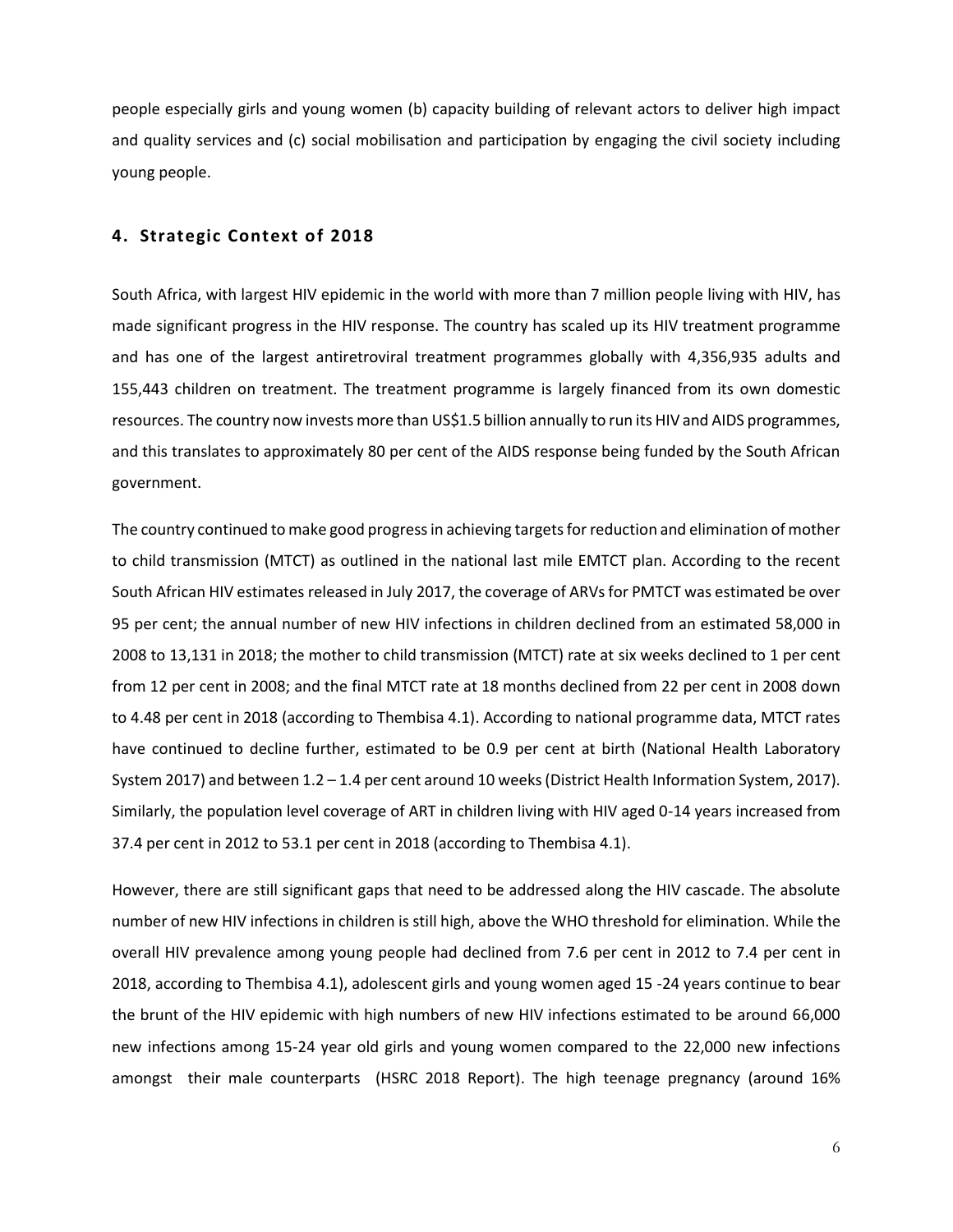according to South African DHS 2016 report) is directly linked to high HIV prevalence rates in pregnant women (around 28.2% according to South Africa's programme data for 2018, webDHIS March 2019).

South Africa developed a five-year national 'last mile' towards elimination of EMTCT (2016 -2021), with targets aligned to the five-year National Strategic Plan (NSP) for HIV, TB and STIs (2017 -2022).In response to the high numbers of new HIV infections among adolescents and young people, the government of South Africa has prioritized girls and young women's empowerment through the "She Conquers" campaign launched in 2016 that focuses on prevention of (1) HIV infections, (2) unwanted pregnancies, (3) school dropout and (4) sexual and gender-based violence and also on provision of economic opportunities among girls and young women. The National Strategic Plan on HIV, TB and STIs for 2017-2022 identified a combination of prevention and response interventions targeting young girls and women as one of the vulnerable groups.

The South African government has focused its efforts on enhancing its performance on accelerating the delivery of basic services. The government has organized its development strategy around 12 performance outcomes arising from its priorities in education, health, crime reduction, rural development and job creation. Detailed service delivery agreements have been put in place to extend targets and responsibilities to all officials involved. In addition, South Africa is working towards achieving the Sustainable Development Goals (2030) and has committed to implementing the African Union Agenda 2063 through the development of the National Development Plan 2030, which is both a vision and a plan to build a more prosperous South Africa in the next 15 years. The 2030 Agenda for Sustainable Development acknowledges the importance of the African Union Agenda 2063 and considers it an integral part of it.

South Africa continues to enjoy a very responsive government leadership at all levels and vibrant partnerships including the UN, President's Emergency Plan For AIDS Relief (PEPFAR), NGO implementing partners, strong and highly technical academic and research partners as well as civil society.

UNICEF South Africa has over the past few years strengthened its position as the global voice for children in the country and has subsequently emerged as a trusted convener of government and its partners. UNICEF South Africa, strategically focuses on few but catalytic activities that fills urgent gaps, has established itself as a trusted strategic partner with technical expertise who can move fast to complement the government's long-term vision at both upstream and downstream-levels. The national Department of Health (NDoH) identified sub-optimal use of data as a key obstacle to achieving HIV treatment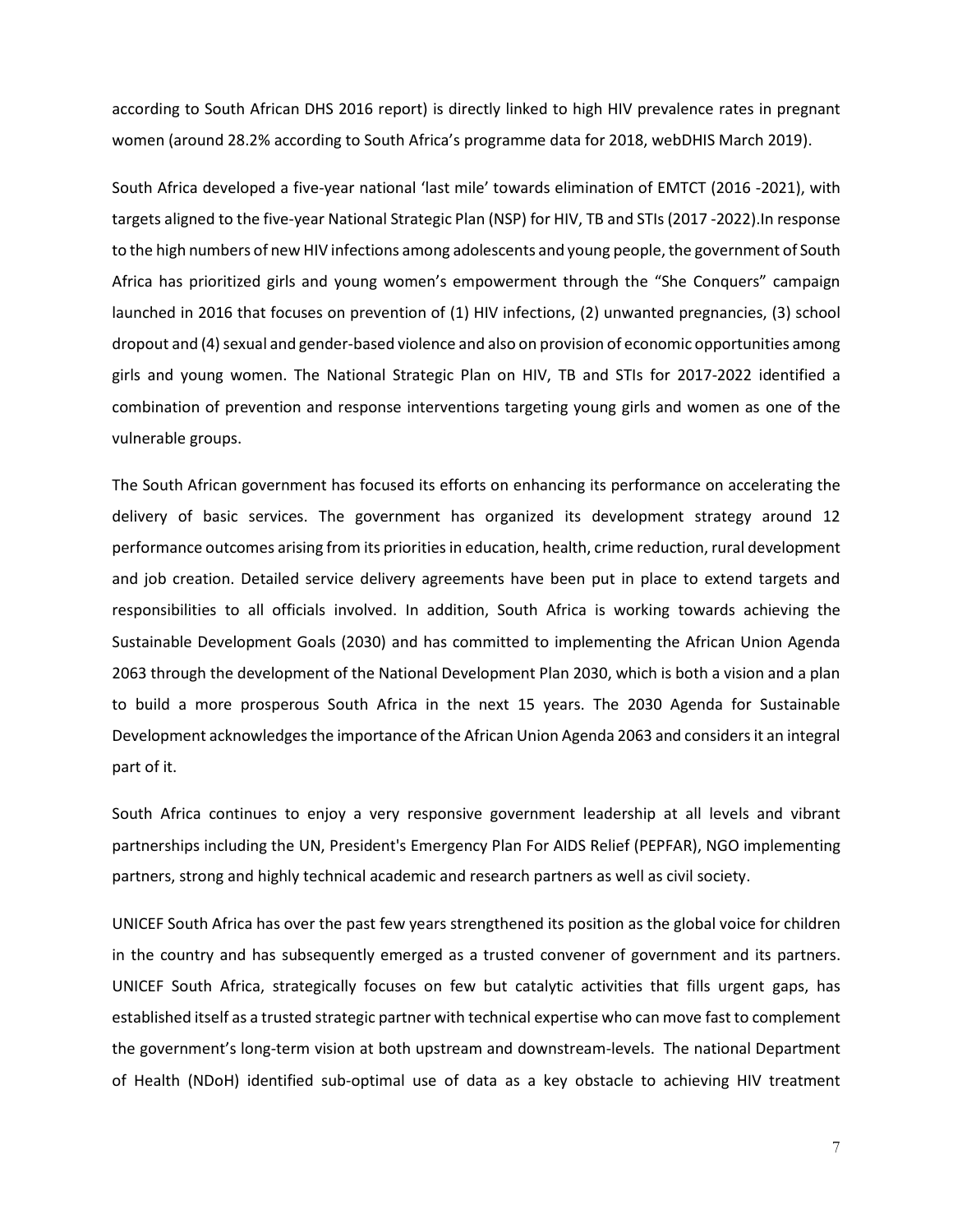outcomes. UNICEF supported better generation and systematic use of strategic information for PMTCT and Pediatric HIV/AIDS programme monitoring at national and provincial levels.

UNICEF South Africa worked with partners to develop and implement a novel integrated innovative approach that focuses on providing peer-based facility- and household-linked psychosocial and health education support to adolescent girls and young mothers to access PMTCT; maternal, newborn, child and women's health; and nutrition services.

UNICEF played a leading role in convening and coordinating national technical working group on PMTCT, successfully advocated for the inclusion of specific data elements for young mothers living with HIV into the National Indicator Data System (NIDS) and obtained buy-in from the national NDoH and stakeholders to scale up the young mother peer mentor pilot project, which has been proven to be effective.

<span id="page-7-0"></span>UNICEF has worked within the United Nations Joint Team on HIV and AIDS as Co-sponsors of the UNAIDS to reach targets of Zero new infections, Zero Deaths, Zero stigma and discrimination by 2030 in alignment with the Sustainable Development goals. These strategic focus areas are well articulated in the current Country Programme document (CPD) as well as the annual work plans agreed by UNICEF and government of South Africa.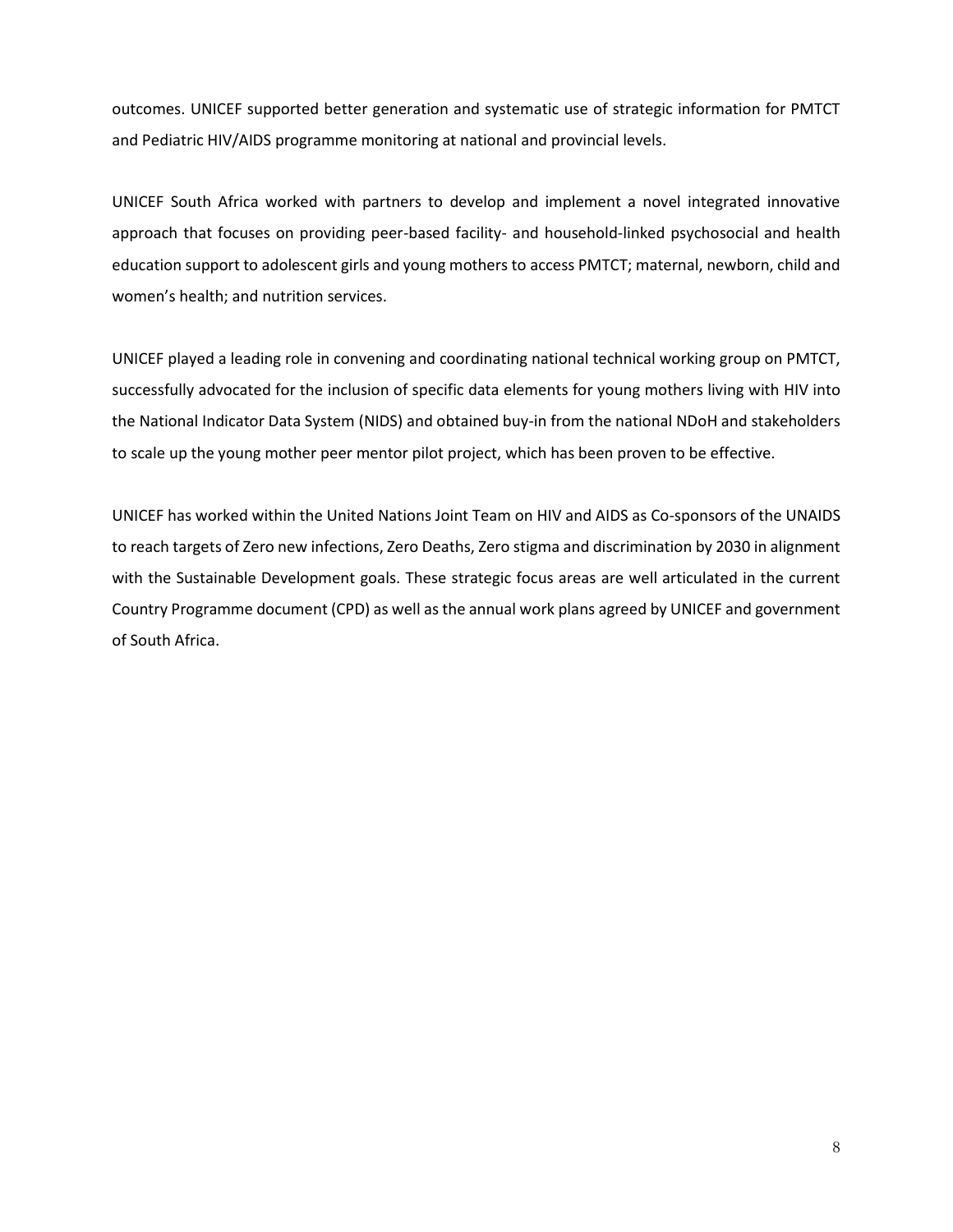## **5. Results in the Outcome Area**

The below table concisely illustrate focus area results planned and achieved in the HIV programme using all sources of funds including Thematic allocations. The relevant results assessment for each of the outcome indicators is outlined. During the course of implementing the CPD some indicators were added while others which may have been dropped off to align with country's current HIV programme landscape.

| born, child and adolescent health interventions including HIV and AIDS with a special focus on the most disadvantaged districts and communities.                                                                           |                                                                                                                                                                                   |                 |               |       |                                                                                                                                                                                                                                                                                                                                                                                                              |                                                                                                                                                                                                                                                                                                                                                                                                                                                                                                                                                                                                                                                                                                                                                                                                                                                                                                                                                                                    |  |
|----------------------------------------------------------------------------------------------------------------------------------------------------------------------------------------------------------------------------|-----------------------------------------------------------------------------------------------------------------------------------------------------------------------------------|-----------------|---------------|-------|--------------------------------------------------------------------------------------------------------------------------------------------------------------------------------------------------------------------------------------------------------------------------------------------------------------------------------------------------------------------------------------------------------------|------------------------------------------------------------------------------------------------------------------------------------------------------------------------------------------------------------------------------------------------------------------------------------------------------------------------------------------------------------------------------------------------------------------------------------------------------------------------------------------------------------------------------------------------------------------------------------------------------------------------------------------------------------------------------------------------------------------------------------------------------------------------------------------------------------------------------------------------------------------------------------------------------------------------------------------------------------------------------------|--|
| <b>Outcome and</b><br><b>Output Results</b>                                                                                                                                                                                | <b>Indicator</b>                                                                                                                                                                  | <b>Baseline</b> | <b>Target</b> | Value | <b>Key initiatives</b><br>implemented in 2018                                                                                                                                                                                                                                                                                                                                                                | Analytical statement on strategic actions                                                                                                                                                                                                                                                                                                                                                                                                                                                                                                                                                                                                                                                                                                                                                                                                                                                                                                                                          |  |
|                                                                                                                                                                                                                            |                                                                                                                                                                                   | 2017            | 2018          | 2018  |                                                                                                                                                                                                                                                                                                                                                                                                              |                                                                                                                                                                                                                                                                                                                                                                                                                                                                                                                                                                                                                                                                                                                                                                                                                                                                                                                                                                                    |  |
| Output 1.3<br>Government at all<br>levels and<br>communities<br>have increased<br>capacity for<br>providing<br>evidence-based<br>quality PMTCT<br>and pediatric HIV<br>services to HIV-<br>positive mothers<br>and infants | Percentage of<br>pregnant women<br>living with HIV<br>who received<br>antiretroviral<br>medicine to<br>reduce the risk<br>of mother-to-<br>child<br>transmission of<br><b>HIV</b> | 95%             | 98%           | 97.5% | Support data analyses and<br>knowledge generation<br>and sharing; support to<br>district level EMTCT &<br>paediatric HIV plan<br>implementation reviews,<br>continuous microplanning<br>and monitoring support<br>(14 targeted districts);<br>support establishing<br>systems for cohort /<br>longitudinal follow-up/<br>tracking of mothers and<br>infants; support<br>community adolescent<br><b>PMTCT</b> | Considering UNICEF's limited resources in a country<br>where the HIV response is funded through domestic<br>resources and from huge investments from the<br>Global Fund against AIDS, TB and Malaria and the<br>United States President's Emergency Plan for AIDS<br>Relief, UNICEF's support was catalytic and focuses<br>on filling urgent gaps that need to be addressed<br>along the prevention of MTCT and maternal,<br>newborn and child health. UNICEF supported the<br>establishing of systems for cohort monitoring of<br>program, constructed quarterly data cascades<br>which served as basis for national and district level<br>meetings evidence programme performance review<br>and action planning and data inputs into the Global<br><b>AIDS</b><br>Supported<br>Monitoring<br>report.<br>analyses, quarterly district reviews and continuous<br>evidence based micro-planning in all 14 high<br>transmission districts based on national last mile<br>EMTCT plan. |  |

At least 80 per cent of pregnant women, newborns and children less than five years of age and adolescents have access to high-impact quality maternal, new-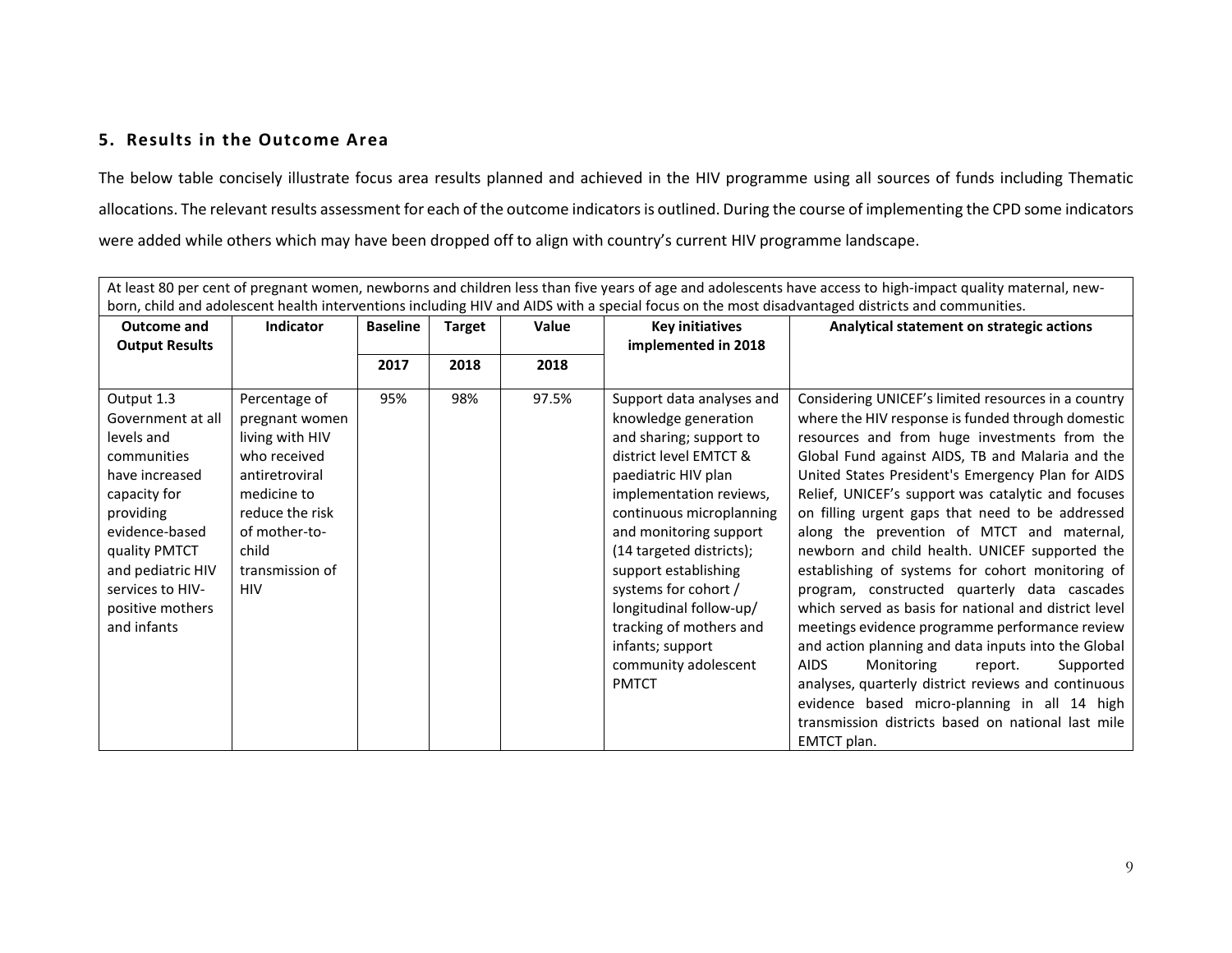| Output 1.4<br>Adolescents are<br>able to<br>increasingly reach<br>and use quality<br>HIV prevention,<br>testing and<br>treatment<br>services in line<br>with national and<br>sub-national<br>policies,<br>guidelines and<br>strategies | Percentage of<br>adolescents (10-<br>19 years) on<br>antiretroviral<br>therapy among<br>all adolescents<br>living with HIV<br>(disaggregated<br>by female, male) | 55% | 60% | 59%                                                       | Support at least 4 high<br>burden districts in Eastern<br>Cape Province in planning,<br>implementing and<br>monitoring district- and<br>facility-level actions for<br>increasing access and<br>uptake of HIV and TB<br>testing treatment and<br>retention in care for<br>children                                                                                                                                               | No specific funding was available for this activity,<br>the section just focused on paediatrics HIV & TB in<br>Eastern Cape. At mid-year review, it was<br>recommended to integrate this activity into and<br>financial support to EMTCT and paediatric HIV<br>microplanning, review and monitoring in the 14<br>focus districts                                                                                                                                                                                                                                                                                                                                                                                                                                 |
|----------------------------------------------------------------------------------------------------------------------------------------------------------------------------------------------------------------------------------------|------------------------------------------------------------------------------------------------------------------------------------------------------------------|-----|-----|-----------------------------------------------------------|---------------------------------------------------------------------------------------------------------------------------------------------------------------------------------------------------------------------------------------------------------------------------------------------------------------------------------------------------------------------------------------------------------------------------------|------------------------------------------------------------------------------------------------------------------------------------------------------------------------------------------------------------------------------------------------------------------------------------------------------------------------------------------------------------------------------------------------------------------------------------------------------------------------------------------------------------------------------------------------------------------------------------------------------------------------------------------------------------------------------------------------------------------------------------------------------------------|
| Output 1.4<br>Adolescents are<br>able to<br>increasingly reach<br>and use quality<br>HIV prevention,<br>testing and<br>treatment<br>services in line<br>with national and<br>sub-national<br>policies,<br>guidelines and<br>strategies | Percentage of<br>districts that are<br>implementing at<br>least 3 high<br>impact<br>adolescent<br>prevention<br>interventions                                    | 0%  | 40% | 14% (2 out of<br>14 priority<br>high burden<br>districts) | In support to the She<br>Conquers campaign,<br>UNICEF will develop a<br>novel integrated<br>innovation approach that<br>focuses on providing peer-<br>based facility and<br>household linked<br>psychosocial and health<br>education support to<br>adolescent girls and young<br>mothers to access<br>Prevention of Mother to<br>Child Transmission,<br>Maternal Newborn Child<br>and Women's Health and<br>nutrition services. | In collaboration with m2m, supported EMTCT<br>efforts that targeted pregnant and breastfeeding<br>AGYW in Tshwane, Ekurhuleni, Districts (Gauteng<br>Province) which were identified by UNICEF/NDOH<br>as high burden districts. Given the successful<br>implementation, the approach was adopted for<br>scale up by the national PMTCT technical working<br>group. UNICEF team, m2m and other partners are<br>working to support NDOH to facilitate phased<br>through<br>(a) review<br>national<br>scale-up<br>and<br>development tailored intervention packages and<br>tools to facilitate district level scale up, and (b)<br>support capacity building of district teams in<br>Gauteng and Kwazulu Natal provinces to scale up<br>the provision of services. |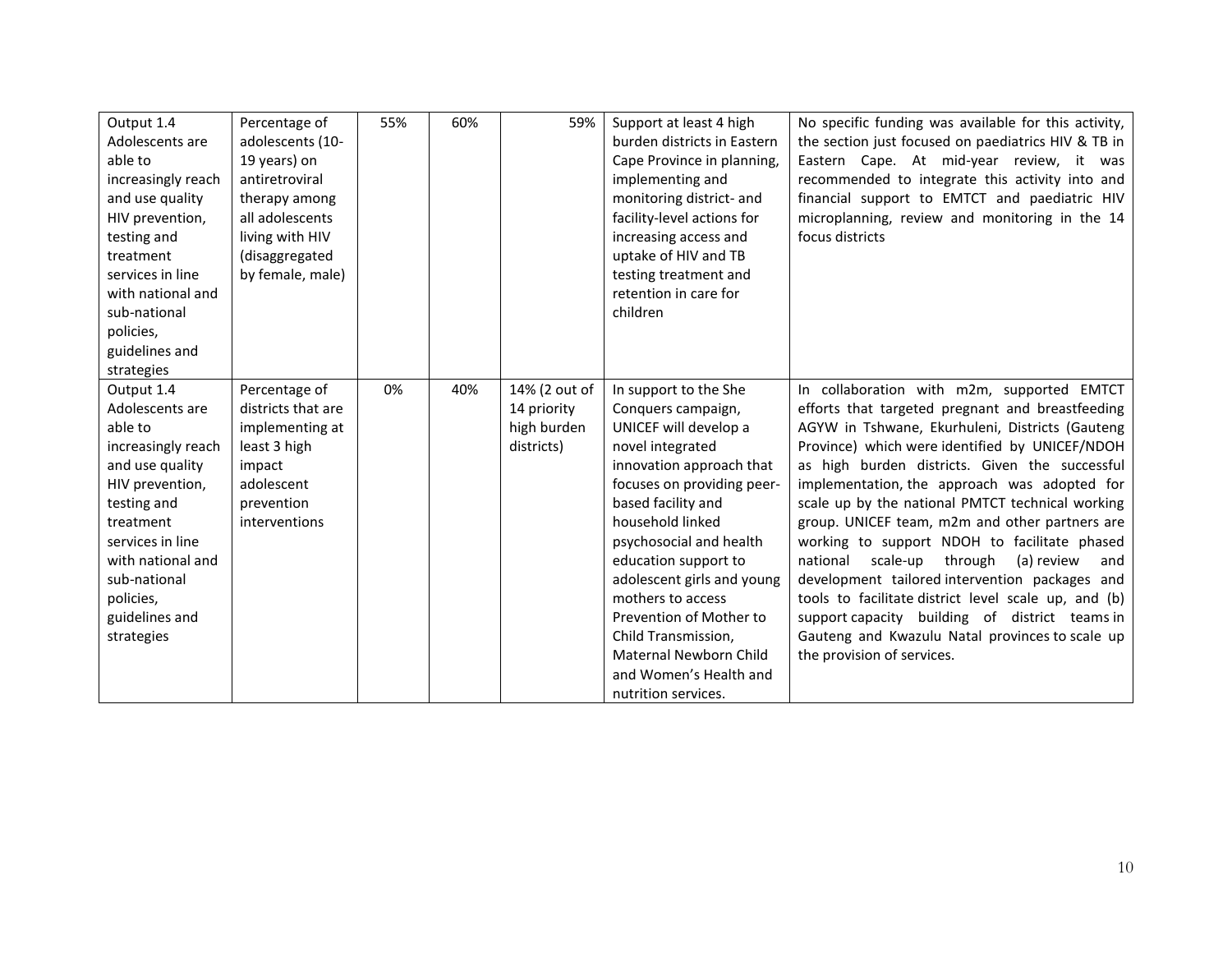| Output 1.3<br>Government at all<br>levels and<br>communities<br>have increased<br>capacity for<br>providing<br>evidence-based<br>quality PMTCT<br>and pediatric HIV<br>services to HIV-<br>positive mothers<br>and infants                                 | Percentage of<br>targeted districts<br>implementing<br><b>HIV</b> clinical<br>guideline that<br>integrates<br>PMTCT and<br>infant Nutrition | $\Omega$ | 64.2%<br>(9 out of<br>14<br>districts) | 100%                         | Support integrated<br>district-level data<br>analyses, planning,<br>implementation and<br>reviews in 14 targeted<br>districts linked to EMTCT<br>plan interventions;<br>support establishing<br>systems for longitudinal<br>follow up of mothers and<br>infants (lined EMTCT plan<br>interventions)                                                                                                                                                                                                                                                | Quarterly data cascades were constructed and<br>shared with DOH, and discussed during national and<br>level<br>meetings,<br>assisted<br>evidence<br>district<br>programme performance review and action<br>planning, including data inputs into the Global AIDS<br>Monitoring report. Technical support to review and<br>updating of the National Indicator Data System<br>related to the HIV data elements. Next step is to<br>provide technical assistance to improve quality of<br>hospital level data and identify the high burden and<br>high transmission facilities and tailor support to<br>further help the district reach its EMTCT targets.                                                                                                                                                                                                                                                                                                                                                                                                                                                                                                                                                                                     |
|------------------------------------------------------------------------------------------------------------------------------------------------------------------------------------------------------------------------------------------------------------|---------------------------------------------------------------------------------------------------------------------------------------------|----------|----------------------------------------|------------------------------|----------------------------------------------------------------------------------------------------------------------------------------------------------------------------------------------------------------------------------------------------------------------------------------------------------------------------------------------------------------------------------------------------------------------------------------------------------------------------------------------------------------------------------------------------|--------------------------------------------------------------------------------------------------------------------------------------------------------------------------------------------------------------------------------------------------------------------------------------------------------------------------------------------------------------------------------------------------------------------------------------------------------------------------------------------------------------------------------------------------------------------------------------------------------------------------------------------------------------------------------------------------------------------------------------------------------------------------------------------------------------------------------------------------------------------------------------------------------------------------------------------------------------------------------------------------------------------------------------------------------------------------------------------------------------------------------------------------------------------------------------------------------------------------------------------|
| Output 1.2 A<br>conducive policy<br>environment<br>ensures mothers<br>and children<br>under five have<br>enhanced<br>knowledge for the<br>increased uptake<br>of nutrition<br>services and for<br>the increased<br>adoption of<br>appropriate<br>behaviors | Proportion of<br>infants 6 months<br>old who are<br>exclusively<br>breastfed                                                                | 41.60%   | 47%                                    | 49% (DHIS 14<br>wk, Q1 2018) | Conduct advocacy for<br>infant feeding in the<br>context of HIV; continue<br>breastfeeding campaign,<br>including assessment<br>feedback of campaign;<br>Support the NDOH in<br>developing a monitoring<br>and implementation<br>framework for the<br><b>Regulations of Foodstuffs</b><br>for infants and young<br>children (R991)<br>*This indicator will be<br>assessed with a proxy<br>indicator, which is<br>"proportion of infants<br>who are exclusively<br>breastfed at 14 weeks"<br>that the Government<br>monitors on an annual<br>basis. | Continued advocacy was done by SACO for infant<br>feeding in the context of HIV; through SACO's<br>technical assistance, phase II of the national<br>breastfeeding campaign was developed, based on<br>qualitative research conducted by UNICEF SACO<br>partner on phase I. SACO developed concept note<br>and draft R991 monitoring and implementation<br>framework on behalf of NDOH. With support from<br>RO, submitted to WHO for consideration of<br>releasing funds to conduct the work. SACO<br>supported advocacy efforts to highlight the need for<br>better workplace support for women and maternity<br>protection discussions with ILO and Government.<br>SACO supported DOH in the development of a<br>breastfeeding in the workplace toolkit. SACO<br>supported the South African society for Women's<br>adolescent's and children's health (SACSoWACH)<br>round table to support better maternity protection.<br>SACO is supporting Government on the National<br>Food Security and Nutrition Plan (NFSNP) C4D<br>strategy to improve malnutrition in all its forms.<br>SACO is also supporting DBE school nutrition<br>guideline to curtail obesity and improve dietary<br>diversity and the development of Volunteer Food |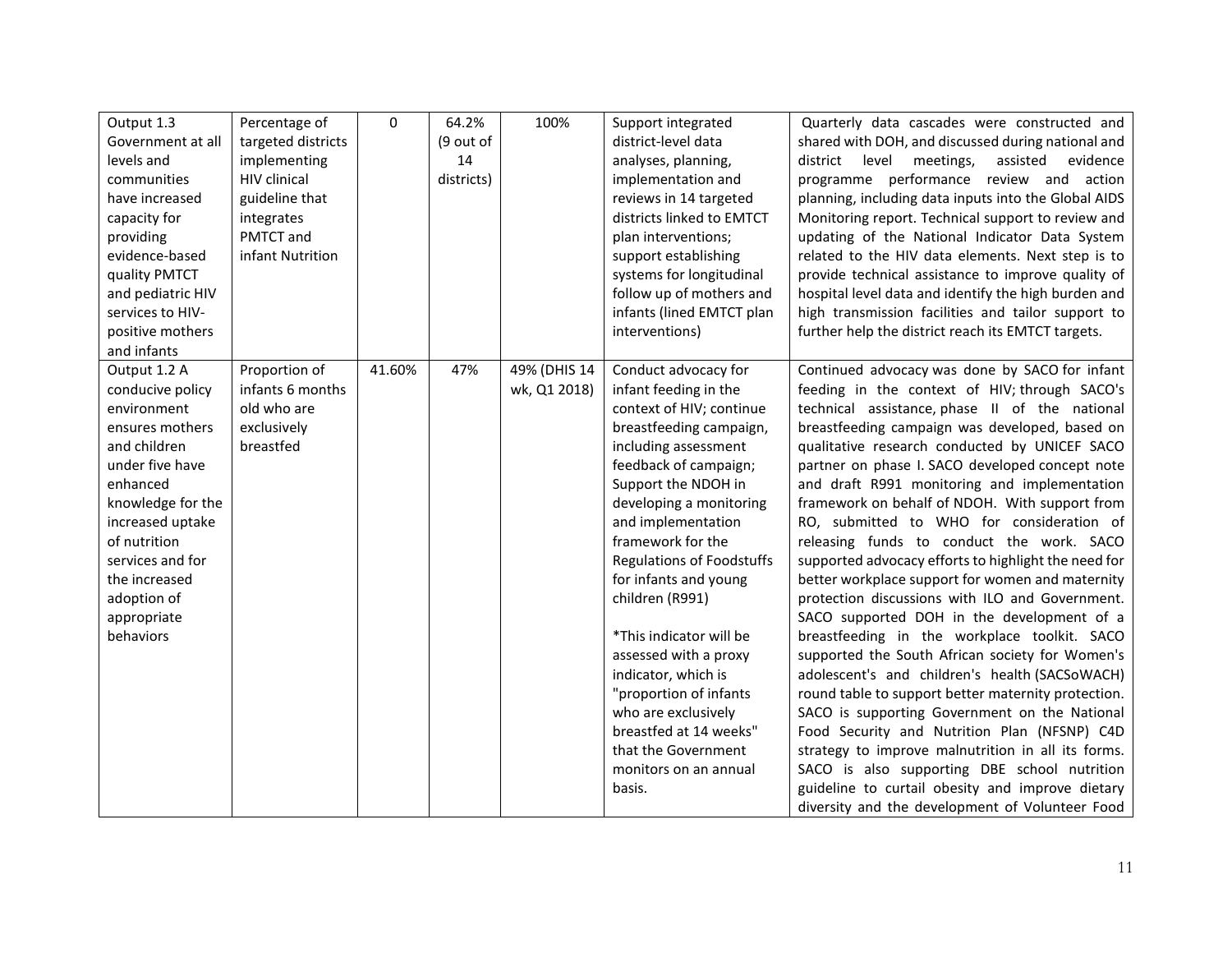|  |  |  | Handler Training package for the national school |
|--|--|--|--------------------------------------------------|
|  |  |  | I nutrition programme (NSNP).                    |
|  |  |  |                                                  |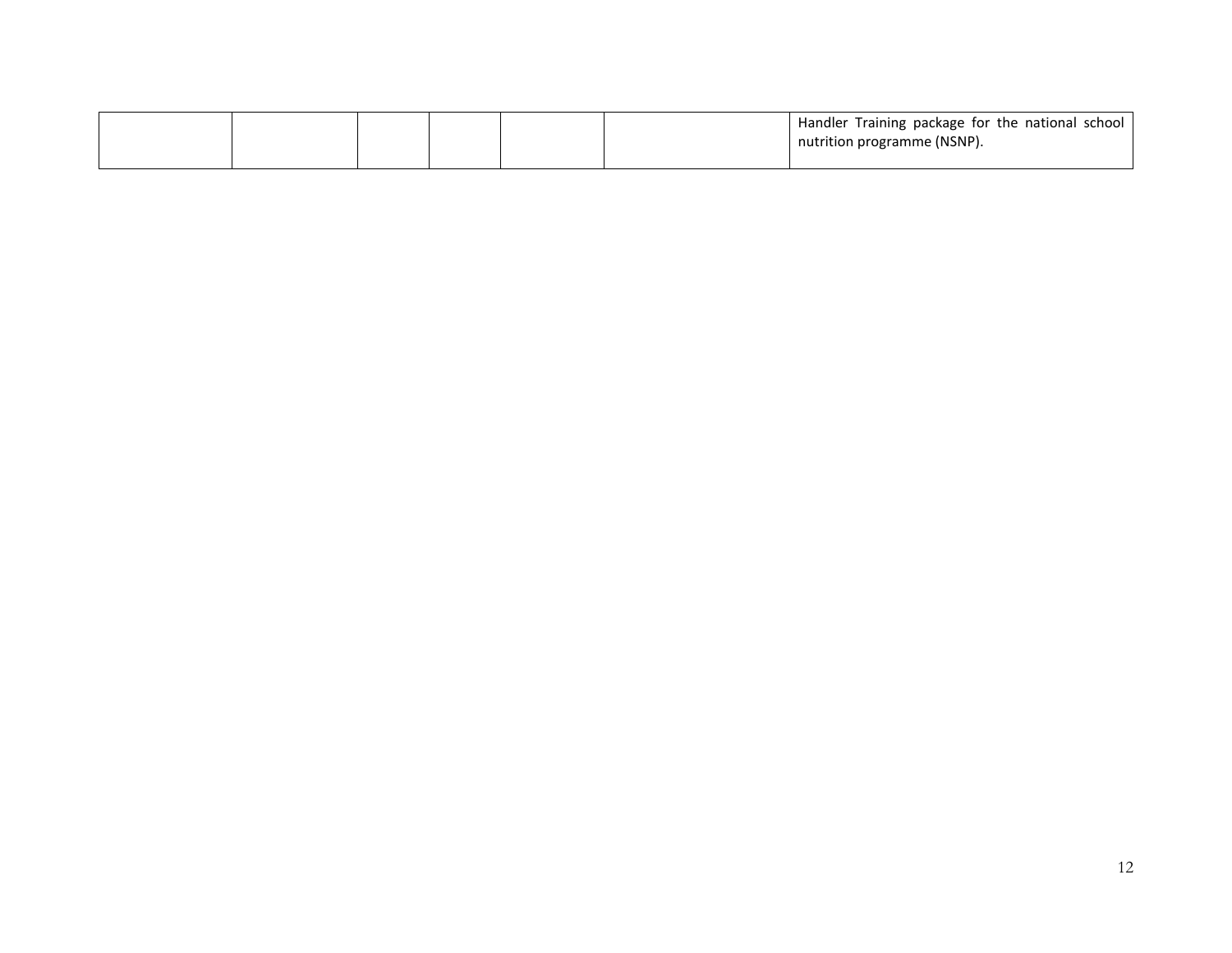#### **At the policy and strategic level:**

UNICEF South Africa provided technical support to the redevelopment of the PMTCT guidelines 2018 which focused on PMTCT, PCR testing protocols, infant feeding in the context of HIV, paediatric and adolescent HIV components of the National HIV clinical guidelines. UNICEF worked with the National Department of Health and partners and provided technical support and office space for a number of important technical working group meetings that led to completion of the HIV PMTCT Guidelines.

A significant portion of the flexible Thematic Funds were used to support the UNICEF technical team (salaries and travel) to assist government and partners to achieve important results at policy and strategic level.

#### **At the decentralised level**

UNICEF South Africa led the process of district and facility level evidence based micro-planning and monitoring, understanding field issues related to coverage, quality and equity with respect to the health systems. UNICEF continued to support NDOH to monitor the performance of PMTCT, paediatric and adolescent HIV care programmes through the development of quarterly district level data cascades, dashboards and data for action reports, and UNICEF used these to assist districts to develop evidencebased district level last mile EMTCT, paediatric and adolescent HIV micro-plans aligned to the national EMTCT plan and the NSP targets and priorities.

UNICEF South Africa team led in the design, implementation and monitoring the Blue Print for Action (BPA) and the 90 90 90 District Implementation Plans to accelerate HIV treatment access and uptake for children. UNICEF interventions included technical and financial support to (a) field level assessment to outline existing bottlenecks and evidence-based solutions (b) training of district level staff to understand the contents and actions in the BPA document, (c) development of district level paediatric HIV action plans and (d) quarterly data performance monitoring of indicators. Implementation of these interventions contributed to increased population coverage of ART in children living with HIV aged 0 -14 years from 43 per cent in 2012 to 55 per cent in 2016 (South Africa HIV estimates 2016). The nationwide 90 90 90 district planning process adopted the lessons learnt and tools developed by UNICEF during the implementation of EMTCT action plan as well as the decentralized health systems *('3 feet')* model piloted in the Eastern Cape Province.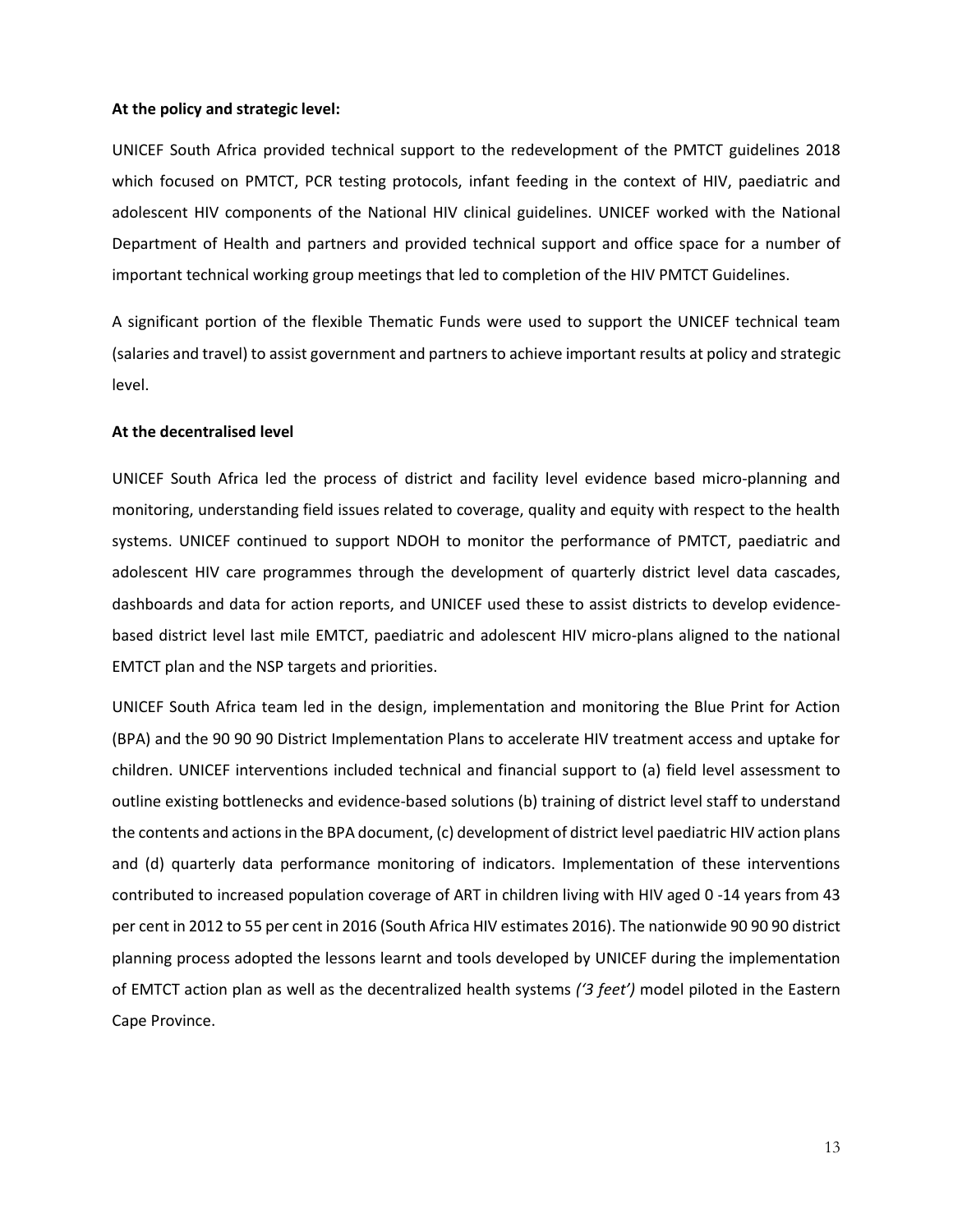#### **At the community level**

Technical and financial support was provided by UNICEF South Africa to building referral and linkage systems between communities and health facilities through community health worker led support groups in four districts (Waterberg, Zululand, OR Tambo, Nelson Mandela Bay and Amatole). The community health workers conducted community level follow up of mothers and children, adherence counselling and nutrition education. Community groups were trained to develop and use community level action dashboards which allowed them to monitor and keep track of implementation of their activities.

Technical and financial support was also provided to building peer adolescent mentor mother support groups to improve retention in care of HIV positive pregnant and breastfeeding adolescent girls and young women (AGYW) while receiving PMTCT and HIV services. Work was implemented in communities around two clinics in Soshanguve and Dark City in Tshwane District. Peer mentors were recruited from the catchment population of the two clinics and were further trained in mentoring support. The peer mentors conducted household visits, enrolled AGYWs aged between 15 and 24 years (pregnant and breastfeeding) and provided health education talks with the AGYW, including promotion of messages on HIV testing, family planning/ contraceptive education, safe infant breast feeding, adherence education, follow up and retention in care. The peer mentors also conducted pre-screening for malnutrition in children at a community level using mid-upper arm circumference (MUAC) tapes and making appropriate referrals to nearby clinics.

To date, a total of 1,378 adolescents and young pregnant and postnatal mothers were enrolled into the programme against an estimated target population of 1,930. Of these, 14 per cent tested HIV positive, and they were all initiated on ART and linked to adherence education and support services led by peer adolescent mentor mothers. After 6 months of follow up there was an 87.5 per cent overall viral load suppression rate among this group of women compared to national rate of less than 50 per cent among all pregnant and breastfeeding women. The peer mentors have also distributed over 3,000 condoms to adolescent and young women in the households that were visited over the reporting period.

In Nelson Mandela Bay, mother support groups were initiated through community early childhood development centres as previous work in this community showed that Early Childhood Development (ECD) practitioners had a basic understanding of the importance of nutrition and young mothers in their communities had little support from health facilities on optimal feeding, particularly in the context of HIV.

Using participatory approaches, the Nelson Mandela University developed a programme to support infant feeding in the context of HIV, by training and mentoring 30 ECD practitioners to set up their own peer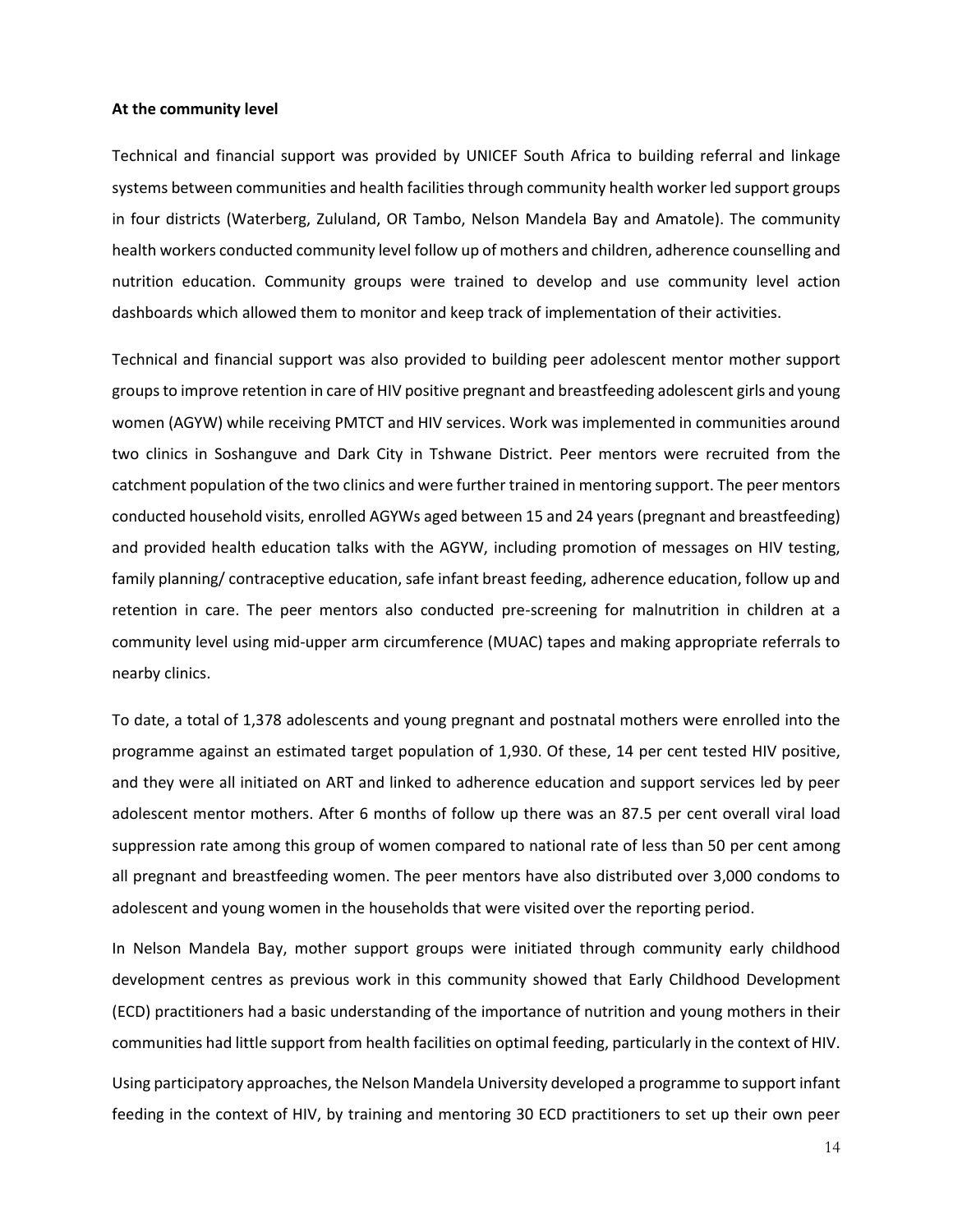support groups, called Sakha Esethu (translated it means "It starts with us, we are building our own". Between the 30 trained practitioners, they recruited 1099 mothers in the Ibhayi and Motherwell subdistricts who attended 6-8 meetings over a period of 2 months. Mothers discussed HIV, exclusive breastfeeding, continuation of breastfeeding above 6 months and adequate and safe responsive complementary feeding, ART adherence and support to access clinics for medical assistance.

Currently 26 of the 30 Sakha Esethu Mentor Mother groups around Nelson Mandela Bay are thriving and are looking to continue with their support groups by recruiting a new cohort in 2019. The groups have created a platform for community members to open up about issues and difficulties of raising children. The groups have been helpful in giving people the opportunity to talk about their HIV statuses and encouraged some to disclose and be at peace with their health status, this has been a huge milestone the groups have managed to overcome, as communities still feel sensitive about discussing such issues.

The team has developed user friendly materials on HIV and child care in the form of picture dialogues which helps to present the information in a user-friendly format. A website has also been set up to collate the stories and resources: [https://sakhaesethu.com/.](https://sakhaesethu.com/)

In 2018, UNICEF extended its support to the SACSoWACH coalition 'South Africa Civil Society for Women's, Adolescent's and children's Health' to advocate for and promote the health of newborns, children, adolescents, women and mothers. Through advocacy efforts, SACSoWACH lobbied for establishing agreement on the ECD responsibilities of the health sector, agreement on the need for adopting a system's approach and building and strengthening the health systems to support optimal early development as contemplated by the ECD Policy and the global Nurturing Care Framework. SACSoWACH supported the NDoH in the operationalization of the system support in the ECD around the responsive parenting and early learning elements of nurturing care. The ECD subcommittee expanded its membership to include disability and parenting partners and a research and advocacy agenda to strengthen the systems supporting delivery of services in the areas of disability / developmental delay screening and parenting support to reach all young children with basic support and provide specialized support to additional vulnerable and marginalized families.

In nutrition, focus for 2018 has been advocacy for breastfeeding support in the workplace. In the lead up to World Breastfeeding Week, SACSoWACH published breastfeeding articles and contributed to the technical content in 'Side by Side' booklet - breastfeeding support in the workplace – A guide for employers and employees. The booklet contains a strong section on supporting breastfeeding in the

15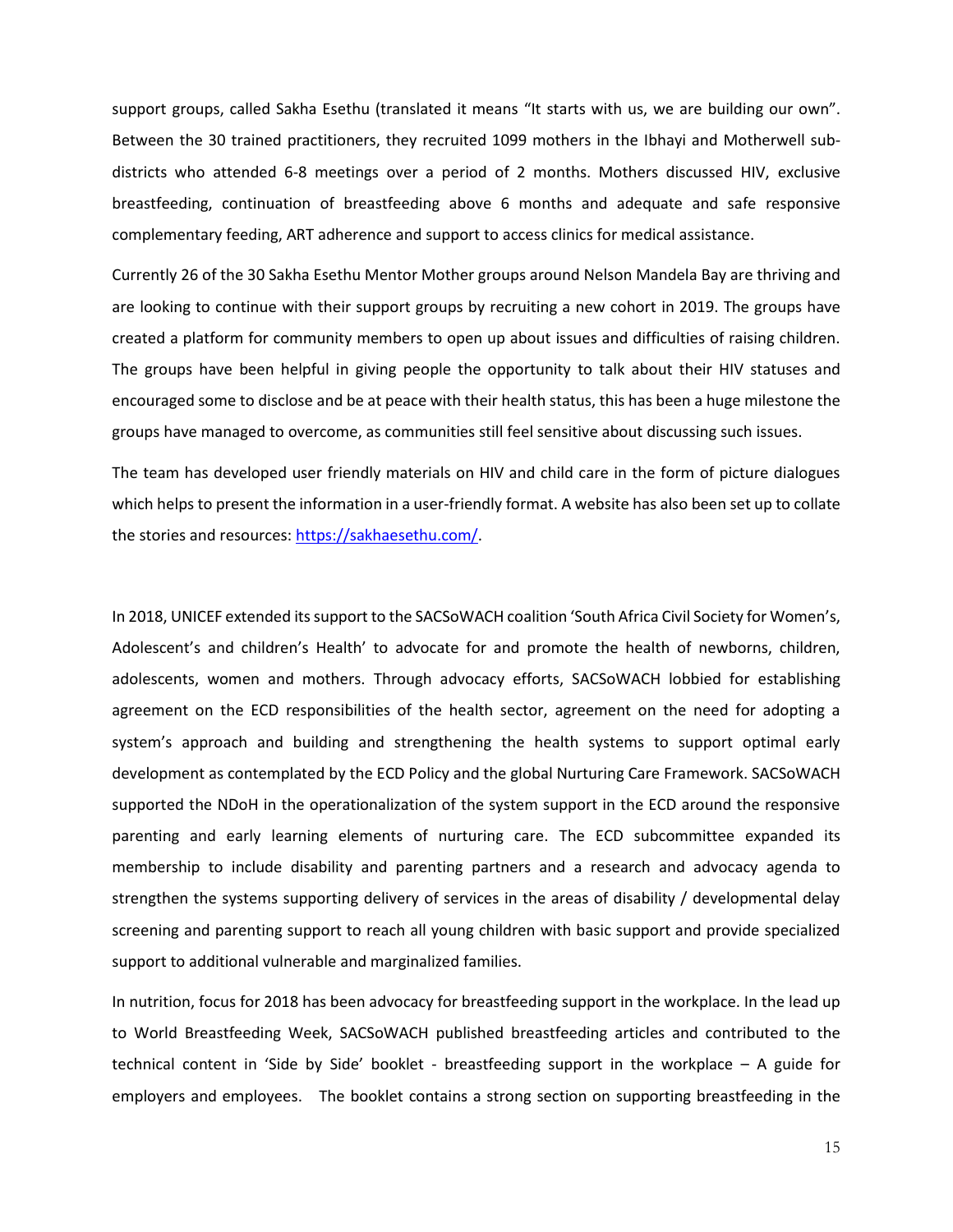context of HIV. A Round table discussion was held on "Support for Breastfeeding Mothers in the workplace" hosted by the National Department of Health.

SACSoWACH in collaboration with the Western Cape provincial and West Coast District departments of health and selected local community-based organizations initiated a call to action 'Dare2Care' campaign aiming to create a costed district implementation strategy ("model") that can be replicated in other drought-stricken provinces. The campaign incorporated the 3 advocacy priorities nutrition (breastfeeding promotion with emphasis on safe breastfeeding support in the context of HIV), sexual and reproductive health (menstrual hygiene management) and child development (immunization and prevention of communicable diseases) and integrates them to strengthen maternal and child health in drought affected areas. The implementation of "Dare2Care" roadshow in the form of 4 "pop up stalls" rotated around primary healthcare facilities, community health centres and Early Childhood Development centres by local CBOs and their CHWs by health promoters was introduced in 2018.

#### **Evidence generation and knowledge management**

UNICEF participated and provided technical assistance to the Department of Health through the Medical Research Council (MRC) to conduct the impact assessment of the PMTCT program to understand transmission of HIV during pregnancy and breastfeeding period which has so far been done for 2010, 2011, 2012 /13 and 2017/18 (finalisation pending for this period) to understand the impact, lessons learnt and challenges during the implementation of life long antiretroviral treatment (Option B Plus) for HIV positive pregnant and breastfeeding women. The findings from these studies supported and guided programme implementation decisions, directing support to areas most in need and to populations, especially women, children and adolescents, in most vulnerable areas.

#### **Innovations**

MomConnect is a South African National Department of Health (NDoH) initiative which supports maternal health using cell phone-based technologies, integrated into maternal and child health services. MomConnect was supported by UNICEF since inception in 2012 and continues to help educate pregnant women and mothers and link them to health care. MomConnect programme has been scaled nationally. It is arguably the number one flagship innovative investment for UNICEF in South Africa.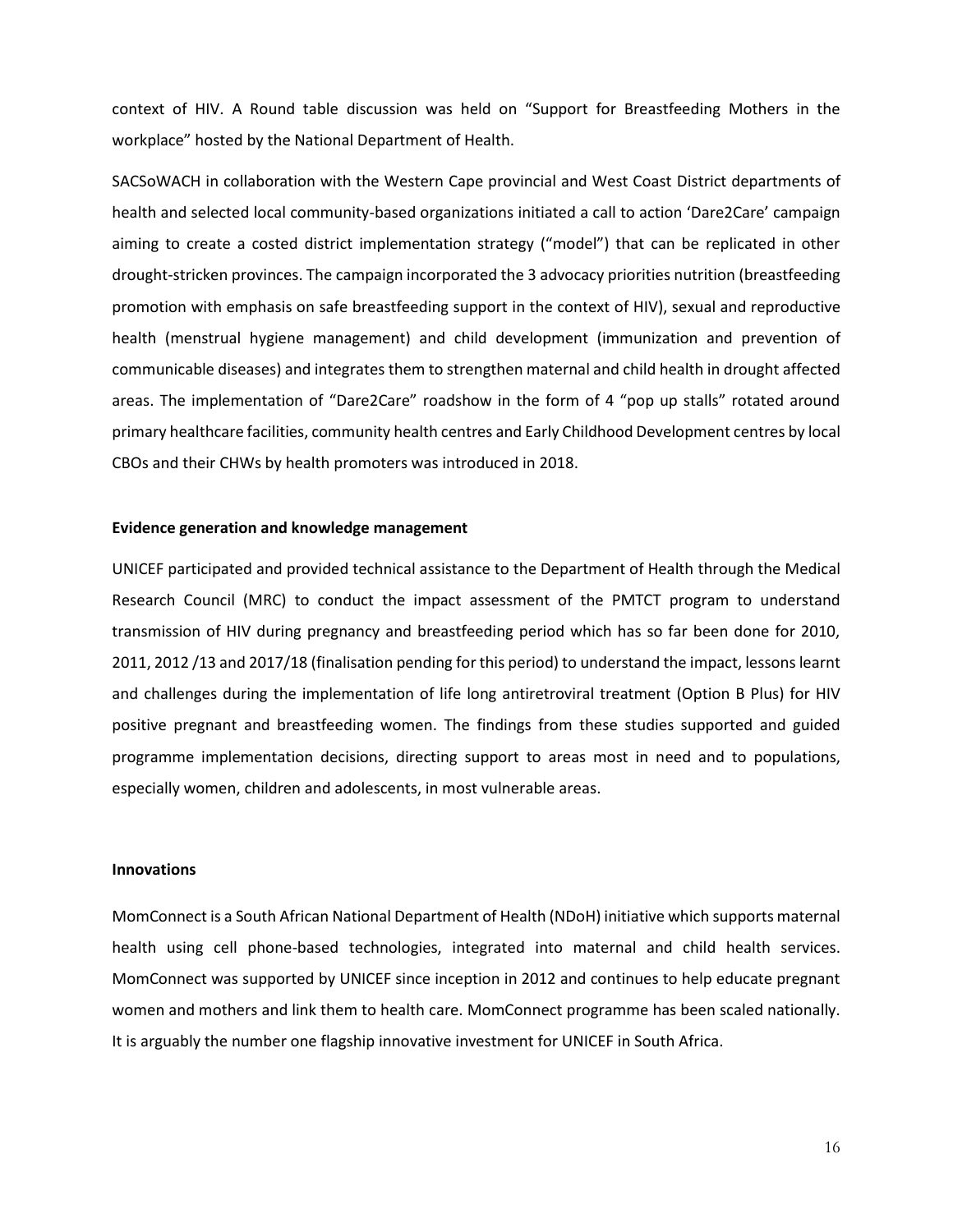The NDoH requested support from UNICEF to review the operations of MomConnect Help Desk System. UNICEF SACO with support from the EASRO conducted a series visits and meeting with NDoH and Praekelt (NDoH's contracted Systems Developer) to evaluate the performance of the helpdesk System.

A comprehensive analysis of programme components, in terms of achievement of outcomes, and the efficiency and effectiveness of the existing helpdesk system in support of the achievement of programme outcomes. A report with recommended options was shared with NDoH, NDoH has requested UNICEF support. UNICEF SACO has developed a roadmap that will enable the NDoH to operate a well-functioning, single National Health Helpdesk System, to improve access to ante-natal and maternal health care and decrease the loss of follow up of women and children in the PMTCT and MNCH programs.

UNICEF continues to support the development off, roll out and research related to a mobile application (app) that targets HIV positive youth to improve treatment, care and support to HIV positive adolescents through the use of self-reported clinical and contextual data. In 2017 and 2018 research were conducted to determine the efficacy of the proposed tool/app in real-world settings; app design in line with the Department of Health and UNICEF's innovation guidelines and principles and early stage testing of the app. During 2019, support will continue for the completion of the project including research into healthcare worker's perceptions around engaging with young patients through mobile applications, final testing of the application, enrolment and analysis of participants and analysis and dissemination of inception findings.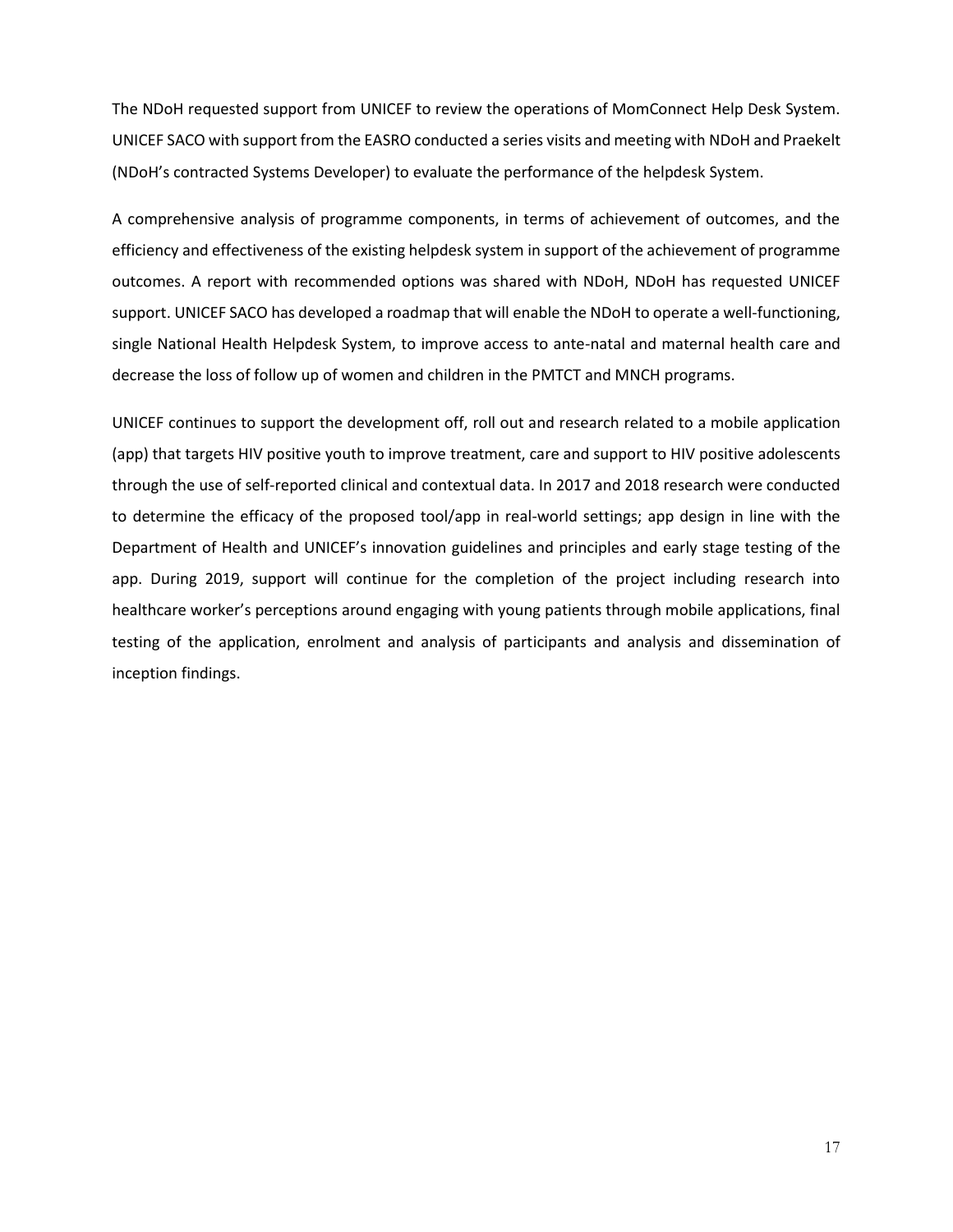# <span id="page-17-0"></span>**6. Financial Analysis**

The availability of Thematic funding has allowed for support to critical areas that do not routinely attract donor funding. This includes support for capacity building, research, innovation and adolescent HIV Prevention programming. The HIV thematic funds were also critical to bridge the funding gap between funding budgeted for implementation and actual funds received during the reporting period.

The detailed funding analyses are provided in tables below

# <span id="page-17-1"></span>**Table 1: 2018 Planned budget by Thematic Sector 2: HIV & AIDS South Africa**

**Planned and Funded for the Country Programme 2018 (in US Dollar)**

| <b>Intermediate Results</b> | <b>Funding Type<sup>1</sup></b> | <b>Planned Budget<sup>2</sup></b> |
|-----------------------------|---------------------------------|-----------------------------------|
| 21-07 HIV Prevention        | <b>RR</b>                       |                                   |
|                             | <b>ORR</b>                      | 1,090,000                         |
| <b>Total Budget</b>         |                                 | 1,090,000                         |

<sup>1</sup> RR: Regular Resources, ORR: Other Resources - Regular *(add ORE: Other Resources - Emergency, if applicable)* 

² Planned budget for ORR *(and ORE, if applicable)* does not include estimated recovery cost.

³ ORR *(and ORE, if applicable)* funded amount exclude cost recovery (only programmable amounts).

#### **Table 2: Thematic contributions received for Thematic Pool 2: HIV & AIDS, 2018 (in US Dollars)**

| <b>Donors</b>                      | <b>Grant Number*</b> | <b>Contribution</b> | Programmable |
|------------------------------------|----------------------|---------------------|--------------|
|                                    |                      | Amount              | Amount       |
| <b>French Committee for UNICEF</b> | SC1499020061         | 52.600              | 48,392       |
| Total                              |                      | 52,600              | 48,392       |

### **Table 3: Expenditures in Thematic Sector 2: HIV & AIDS, South Africa 2018 Expenditures by Key-Results Areas (in US Dollars)**

|                               | <b>Expenditure Amount</b> |                        |                  |                      |  |  |  |
|-------------------------------|---------------------------|------------------------|------------------|----------------------|--|--|--|
| <b>Organizational Targets</b> | Other                     | <b>Other Resources</b> | Regular          | <b>All Programme</b> |  |  |  |
|                               | <b>Resources -</b>        | - Regular              | <b>Resources</b> | <b>Accounts</b>      |  |  |  |
|                               | <b>Emergency</b>          |                        |                  |                      |  |  |  |
| 21-06 Treatment and care      | 41                        | 282,611                | 222              | 282,874              |  |  |  |
| of children living with HIV   |                           |                        |                  |                      |  |  |  |
| 21-07 HIV Prevention          | 93                        | 696,919                | 498              | 697,510              |  |  |  |
|                               |                           |                        |                  |                      |  |  |  |
| <b>Total</b>                  | 134                       | 979,530                | 720              | 980,384              |  |  |  |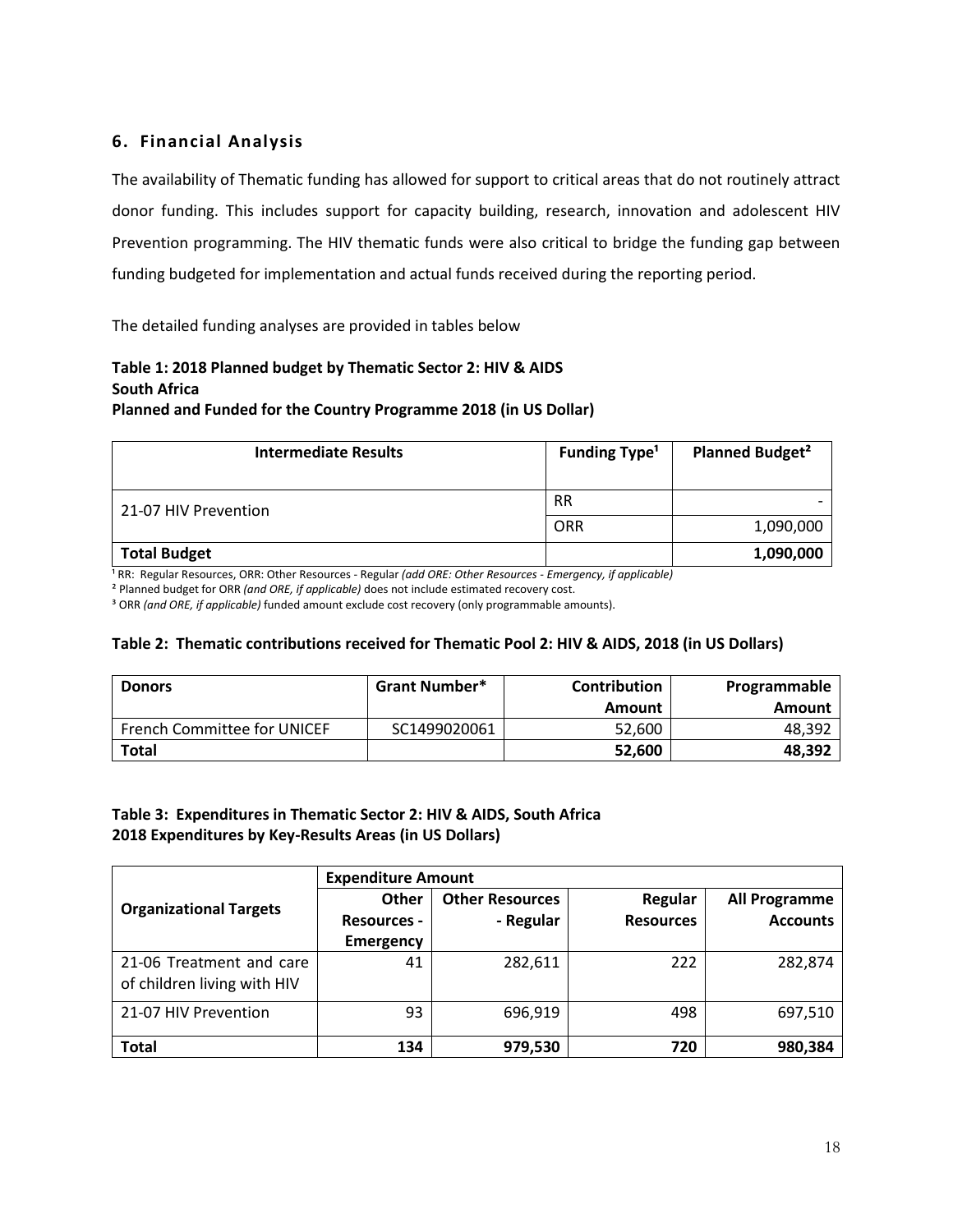#### **Table 4: Thematic expenses by results area**

| <b>Programme Area</b>                                | Amount  |
|------------------------------------------------------|---------|
| 21-06 Treatment and care of children living with HIV | 217     |
| 21-07 HIV Prevention                                 | 221,406 |
| <b>Grand Total</b>                                   | 221,623 |

#### **Table 5: Expenses by Specific Intervention Codes**

| <b>Specific Intervention Code</b>                                         | <b>Expense</b> |
|---------------------------------------------------------------------------|----------------|
| 21-06-08 Support Policy and guidance developments and address barriers to |                |
| accessing HIV services by adolescents including gender mainstreaming      | 99,462         |
| 21-07-01 ART for PMTCT                                                    | 437,500        |
| 21-07-02 ARV for infants                                                  | 177,370        |
| 21-07-05 HIV and sexuality education for adolescents                      | 5,319          |
| <b>Grand Total</b>                                                        | 719,651        |

#### **Table 6: Planned budget for 2019**

### **Thematic sector 2: HIV & AIDS, South Africa Planned Budget and Available Resources for 2019**

| Intermediate Result                                     | <b>Funding</b><br><b>Type</b> | Planned Budget <sup>1</sup> | Funded Budget <sup>1</sup> | Shortfall <sup>2</sup> |
|---------------------------------------------------------|-------------------------------|-----------------------------|----------------------------|------------------------|
| 21-06 Treatment and care of<br>children living with HIV | <b>RR</b>                     |                             |                            |                        |
|                                                         | <b>ORR</b>                    | 849,156                     | 849,156                    |                        |
| 21-07 HIV Prevention                                    | <b>RR</b>                     |                             |                            |                        |
|                                                         | <b>ORR</b>                    | 253,692                     | 253,692                    |                        |
| Total for 2018                                          |                               | 1,102,848                   | 1,102,848                  |                        |

<sup>1</sup> Planned and Funded budget for ORR *(and ORE, if applicable)* excludes recovery cost. RR plan is based on total RR approved for the Country Programme duration

² Other Resources shortfall represents ORR funding required for the achievements of results in 2018.

### **7. Future Work Plan**

The new UNICEF South Africa Country Programme that will commence in April 2020 will harness the gains in EMTCT and paediatric HIV outcomes and use the lessons learnt to advance agenda and interventions for HIV prevention, treatment, care and support for adolescents and young people in line with the government's 'She Conquers Campaign' package of interventions and targets; targeting high transmission district (focus for impact), facilitating coordination, referrals and linkages between different sectors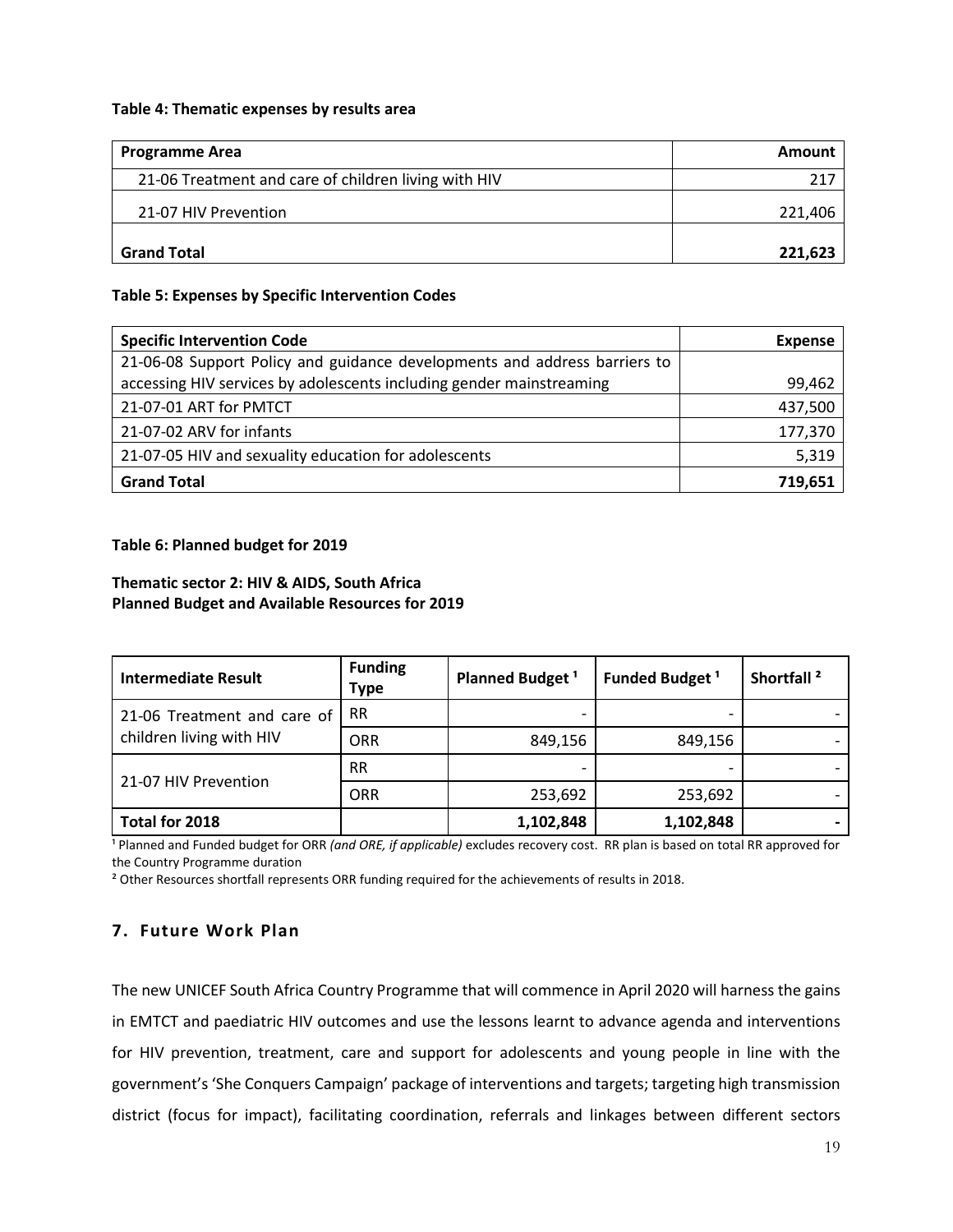responsible for adolescents and young people especially girls and young women, including social mobilisation and participation by engaging the civil society and facilitating community level participation.

### <span id="page-19-0"></span>**8. Expression of Thanks**

UNICEF South Africa would like to thank the donors for crucial support, commitment and their contributions towards results for HIV and AIDS in children and adolescents. The flexibility of the thematic funding contributions provided by the donors was crucial as it gave UNICEF the opportunity to bridge gaps in the priority areas of work and led to achieve desired results for children and adolescents.

In addition, UNICEF South Africa would also like to thank and acknowledge the collaborations of the government of South Africa, local partners including the UN and PEPFAR, National committees and other donors, whose collective efforts led to the results achieved.

#### <span id="page-19-1"></span>**9. Annexes: Human Interest Stories and Donor Feedback Form**

The documents outlined are available on the following link on Sharepoint: https://unicef.sharepoint.com/teams/ZAF/Document%20Library/Forms/AllItems.aspx?RootFolder=%2Ft eams%2FZAF%2FDocument%20Library%2F2%5FProgrammes%2F2%5F2%5FHealth%2F2018%20HIV%20 Thematic%20report%20appendices&FolderCTID=0x012000E10079E069CA794A8CAB512993F85FD3&Vi ew=%7B48EA9D43%2D688B%2D4AFD%2DBD6B%2DE624C661C104%7D

#### **Publications:**

- Early Infant Diagnosis of HIV: review of current and innovative practices
- Missed diagnostic opportunities within South Africa's early infant diagnosis program, 2010 2015
- Toward elimination of mother-to-child transmission of HIV in South Africa: how best to monitor early infant infections within the Prevention of Mother to Child Transmission Program
- Prevalence and outcomes of HIV-1 diagnostic challenges during universal birth testing an urban South African observational cohort
- Introduction of Routine HIV Birth Testing in the South African National Consolidated Guidelines
- UNICEF's contribution to the adoption and implementation of Option B+ for preventing motherto-child transmission of HIV: a policy analysis
- Adolescent Access to Care and Risk of Early Mother to Child HIV transmission.